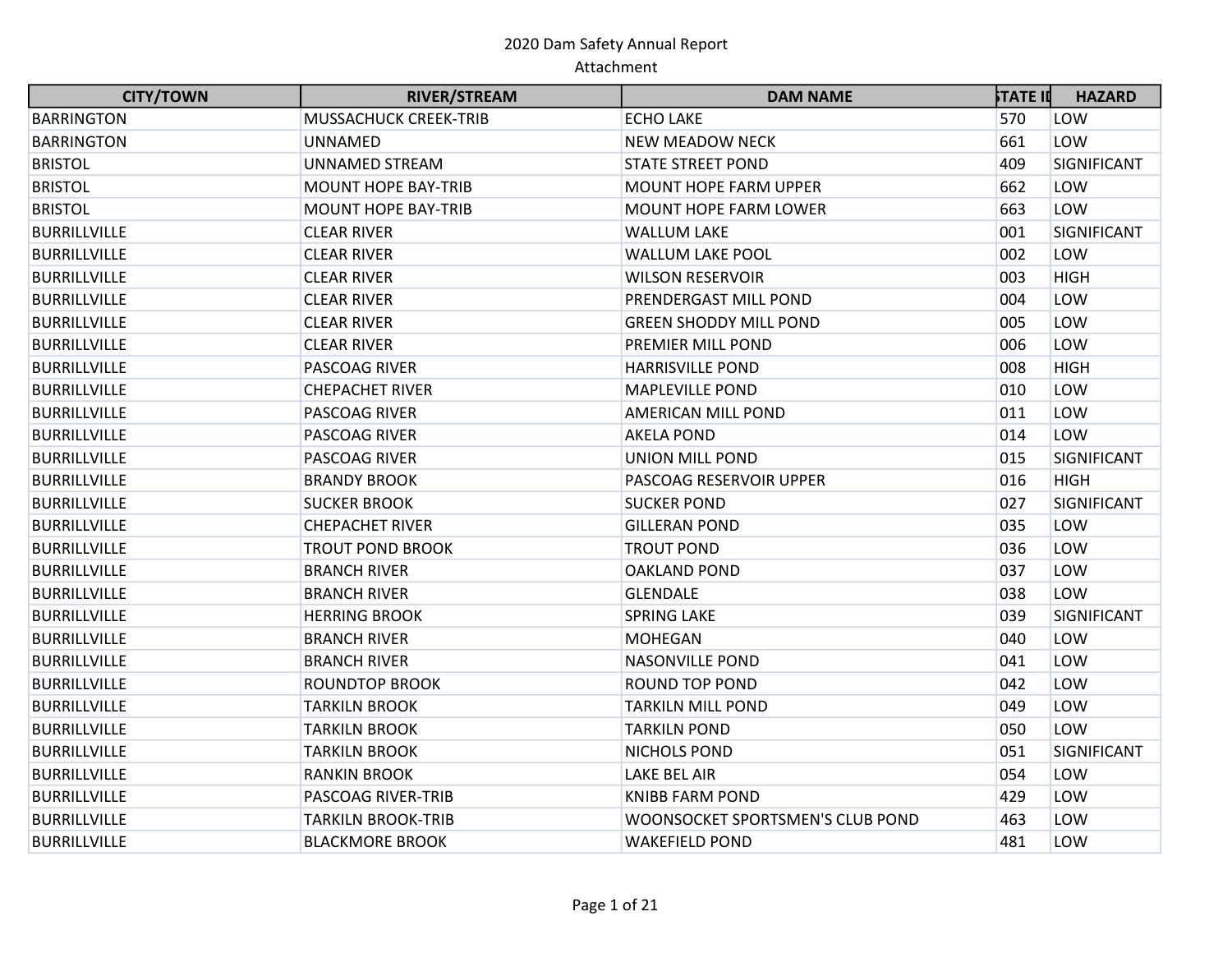| <b>CITY/TOWN</b>                 | <b>RIVER/STREAM</b>         | <b>DAM NAME</b>               | <b>STATE II</b> | <b>HAZARD</b> |
|----------------------------------|-----------------------------|-------------------------------|-----------------|---------------|
| <b>BURRILLVILLE</b>              | <b>CLEAR RIVER-TRIB</b>     | <b>BARKER FARM POND</b>       | 490             | LOW           |
| <b>BURRILLVILLE</b>              | <b>LEESON BROOK</b>         | <b>BUCK HILL POND</b>         | 496             | LOW           |
| <b>BURRILLVILLE</b>              | <b>ROUNDTOP BROOK</b>       | LITTLE ROUNDTOP POND          | 501             | LOW           |
| <b>BURRILLVILLE</b>              | <b>LELAND BROOK-TRIB</b>    | <b>SHIELDS FARM POND</b>      | 506             | LOW           |
| <b>BURRILLVILLE</b>              | <b>BRANCH RIVER-TRIB</b>    | <b>BLACK HUT POND</b>         | 512             | LOW           |
| <b>BURRILLVILLE</b>              | <b>CLEAR RIVER-TRIB</b>     | <b>LAFERRIER FARM POND</b>    | 524             | LOW           |
| <b>BURRILLVILLE</b>              | <b>CLEAR RIVER-TRIB</b>     | <b>ROSS POND</b>              | 565             | SIGNIFICANT   |
| <b>BURRILLVILLE</b>              | <b>MARY BROWN BROOK</b>     | <b>WILBUR POND</b>            | 572             | <b>HIGH</b>   |
| <b>BURRILLVILLE</b>              | <b>KEACH BROOK</b>          | <b>RICHARDSON MARSH</b>       | 604             | LOW           |
| <b>BURRILLVILLE</b>              | <b>BRANCH RIVER-TRIB</b>    | LAPHAM                        | 633             | LOW           |
| <b>BURRILLVILLE</b>              | <b>BRANCH RIVER-TRIB</b>    | <b>MERCANTUM FARM POND</b>    | 634             | LOW           |
| <b>BURRILLVILLE</b>              | <b>CLEAR RIVER-TRIB</b>     | <b>KNIBB ROAD POND</b>        | 638             | LOW           |
| <b>BURRILLVILLE</b>              |                             | <b>OCEAN STATE POWER</b>      | 766             | <b>HIGH</b>   |
| CENTRAL FALLS / CUMBERLAND       | <b>BLACKSTONE RIVER</b>     | <b>VALLEY FALLS POND</b>      | 063             | LOW           |
| <b>CENTRAL FALLS / PAWTUCKET</b> | <b>BLACKSTONE RIVER</b>     | <b>CENTRAL FALLS</b>          | 064             | LOW           |
| CHARLESTOWN                      | <b>CEDAR SWAMP BROOK</b>    | INDIAN CEDAR SWAMP            | 279             | LOW           |
| CHARLESTOWN                      | POQUIANT BROOK-TRIB         | <b>BURLINGAME RESERVATION</b> | 423             | LOW           |
| CHARLESTOWN                      | PASQUISET BROOK-TRIB        | <b>MCLEOD FARM POND</b>       | 441             | LOW           |
| CHARLESTOWN                      | POQUIANT BROOK-TRIB         | <b>CLAUSEN FARM POND</b>      | 457             | LOW           |
| CHARLESTOWN                      | <b>CEDAR SWAMP BROOK</b>    | <b>GOBEILLE POND</b>          | 487             | LOW           |
| CHARLESTOWN                      | UNNAMED STREAM              | KING TOM POND                 | 576             | LOW           |
| CHARLESTOWN                      | NINIGRET POND-TRIB          | <b>CROSS MILLS</b>            | 758             | SIGNIFICANT   |
| CHARLESTOWN / RICHMOND           | <b>PAWCATUCK RIVER</b>      | <b>KENYON MILL POND</b>       | 248             | LOW           |
| CHARLESTOWN / RICHMOND           | <b>PAWCATUCK RIVER</b>      | <b>HORSESHOE FALLS</b>        | 249             | SIGNIFICANT   |
| CHARLESTOWN / RICHMOND           | <b>PAWCATUCK RIVER</b>      | <b>CAROLINA POND</b>          | 252             | LOW           |
| CHARLESTOWN/HOPKINTON            | <b>PAWCATUCK RIVER</b>      | <b>BURDICKVILLE</b>           | 251             | LOW           |
| <b>COVENTRY</b>                  | <b>TIOGUE RIVER-TRIB</b>    | <b>ROPEWALK POND</b>          | 083             | LOW           |
| <b>COVENTRY</b>                  | PAWTUXET RIVER-SOUTH BRANCH | <b>QUIDNICK POND UPPER</b>    | 151             | LOW           |
| <b>COVENTRY</b>                  | PAWTUXET RIVER-SOUTH BRANCH | <b>MILL POND</b>              | 152             | SIGNIFICANT   |
| <b>COVENTRY</b>                  | PAWTUXET RIVER-SOUTH BRANCH | <b>WASHINGTON POND UPPER</b>  | 153             | LOW           |
| <b>COVENTRY</b>                  | PAWTUXET RIVER-NORTH BRANCH | <b>HARRIS POND</b>            | 157             | LOW           |
| <b>COVENTRY</b>                  | PAWTUXET RIVER-NORTH BRANCH | <b>ARKWRIGHT POND</b>         | 158             | LOW           |
| <b>COVENTRY</b>                  | PAWTUXET RIVER-SOUTH BRANCH | <b>FLAT RIVER RESERVOIR</b>   | 167             | <b>HIGH</b>   |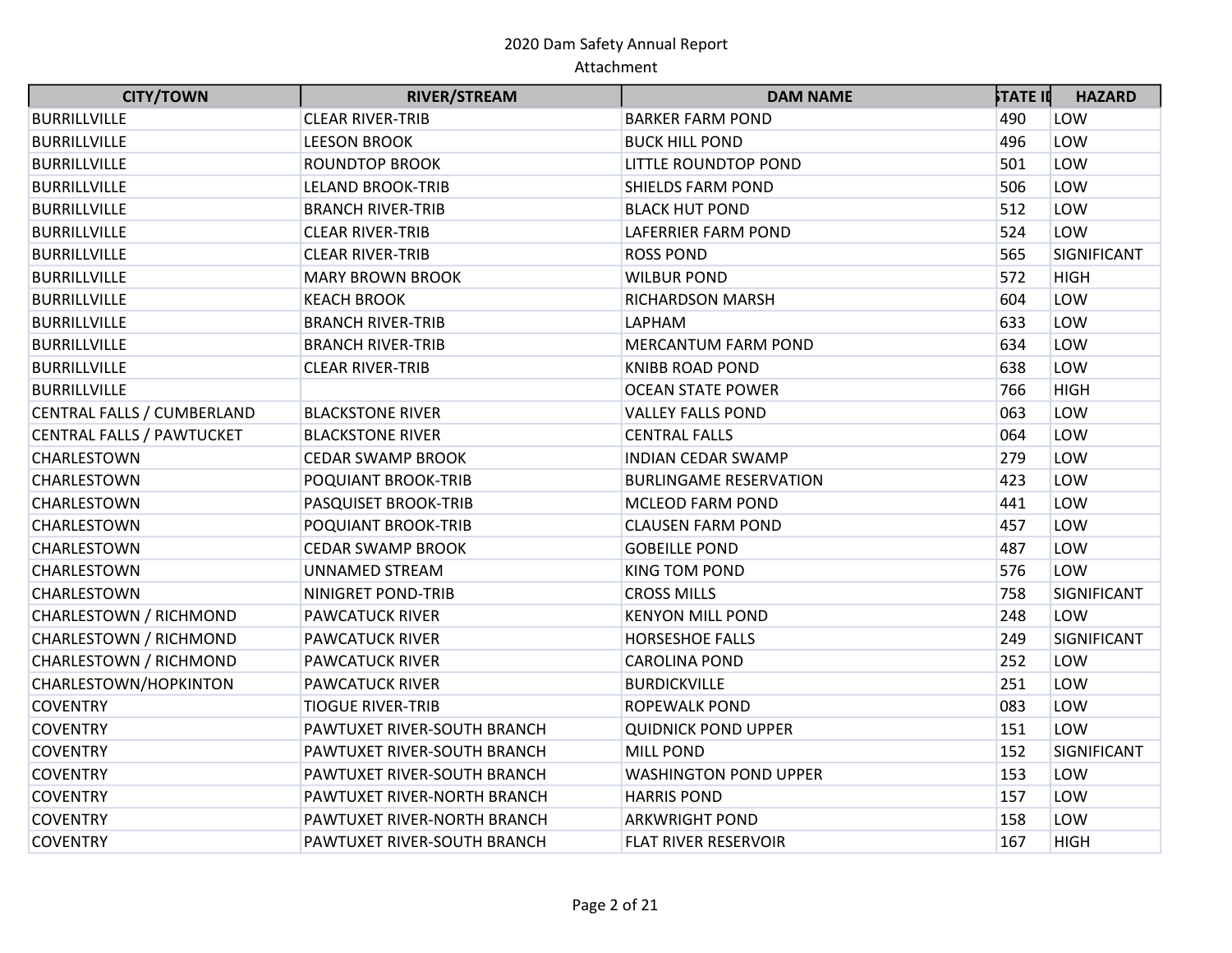| <b>CITY/TOWN</b> | <b>RIVER/STREAM</b>          | <b>DAM NAME</b>                   | <b>STATE II</b> | <b>HAZARD</b> |
|------------------|------------------------------|-----------------------------------|-----------------|---------------|
| <b>COVENTRY</b>  | <b>QUIDNICK BROOK</b>        | <b>QUIDNICK RESERVOIR</b>         | 175             | SIGNIFICANT   |
| <b>COVENTRY</b>  | <b>QUIDNICK BROOK</b>        | <b>COVENTRY RESERVOIR</b>         | 176             | <b>HIGH</b>   |
| <b>COVENTRY</b>  | <b>TIOGUE RIVER</b>          | TIOGUE LAKE                       | 177             | <b>HIGH</b>   |
| <b>COVENTRY</b>  | <b>MISHNOCK RIVER</b>        | <b>SPRING LAKE</b>                | 178             | LOW           |
| <b>COVENTRY</b>  | <b>BLACKROCK BROOK</b>       | <b>BLACK ROCK RESERVOIR</b>       | 185             | <b>HIGH</b>   |
| <b>COVENTRY</b>  | <b>NORTHRUP BROOK</b>        | <b>UPPER POND</b>                 | 186             | SIGNIFICANT   |
| <b>COVENTRY</b>  | <b>NORTHRUP BROOK</b>        | MIDDLE POND                       | 187             | SIGNIFICANT   |
| <b>COVENTRY</b>  | <b>QUIDNICK BROOK</b>        | <b>COVENTRY CENTER POND LOWER</b> | 191             | LOW           |
| <b>COVENTRY</b>  | PAWTUXET RIVER-SOUTH BRANCH  | <b>CROMPTON UPPER</b>             | 194             | LOW           |
| <b>COVENTRY</b>  | PAWTUXET RIVER-SOUTH BRANCH  | <b>QUIDNICK POND LOWER</b>        | 195             | LOW           |
| <b>COVENTRY</b>  | <b>NORTHRUP BROOK</b>        | <b>SEARLES CAPWELL POND</b>       | 197             | LOW           |
| <b>COVENTRY</b>  | <b>BLACK ROCK BROOK-TRIB</b> | <b>BLACK ROCK ICE POND</b>        | 370             | LOW           |
| <b>COVENTRY</b>  | <b>BLACK ROCK BROOK</b>      | <b>PEARCE POND</b>                | 371             | <b>HIGH</b>   |
| <b>COVENTRY</b>  | <b>BOYD BROOK</b>            | <b>SALISBURY POND UPPER</b>       | 375             | LOW           |
| <b>COVENTRY</b>  | <b>BOYD BROOK</b>            | <b>SALISBURY POND LOWER</b>       | 376             | LOW           |
| <b>COVENTRY</b>  | <b>MCCUSTER BROOK</b>        | <b>HAVENS POND</b>                | 377             | LOW           |
| <b>COVENTRY</b>  | <b>MCCUSTER BROOK</b>        | MCCUSTER POND LOWER               | 378             | LOW           |
| <b>COVENTRY</b>  | <b>MCCUSTER BROOK</b>        | <b>MCCUSTER POND UPPER</b>        | 379             | LOW           |
| <b>COVENTRY</b>  | PINE SWAMP BROOK             | OLNEY-MATHEWSON MILL POND         | 380             | LOW           |
| <b>COVENTRY</b>  | <b>BEAR BROOK-TRIB</b>       | <b>ANDERSON FARM POND</b>         | 433             | LOW           |
| <b>COVENTRY</b>  | <b>BEAR BROOK</b>            | <b>SNOW FARM POND</b>             | 477             | LOW           |
| <b>COVENTRY</b>  | <b>BIG RIVER-TRIB</b>        | <b>MANNI FARM POND</b>            | 495             | LOW           |
| <b>COVENTRY</b>  | PAWTUXET RIVER-SOUTH BRANCH  | <b>HOPKINS FARM POND</b>          | 498             | SIGNIFICANT   |
| <b>COVENTRY</b>  | <b>BUCKS HORN BROOK</b>      | <b>NYE FARM POND</b>              | 500             | LOW           |
| <b>COVENTRY</b>  | <b>QUIDNICK BROOK-TRIB</b>   | <b>RUSACK FARM POND</b>           | 503             | LOW           |
| <b>COVENTRY</b>  | <b>MOOSUP RIVER-TRIB</b>     | LUTHER FARM POND                  | 517             | LOW           |
| <b>COVENTRY</b>  | <b>QUIDNICK BROOK-TRIB</b>   | LONGRIDGE WILDLIFE MARSH #2       | 528             | LOW           |
| <b>COVENTRY</b>  | <b>QUIDNICK BROOK-TRIB</b>   | LONGRIDGE WILDLIFE MARSH #1       | 529             | LOW           |
| <b>COVENTRY</b>  | <b>MOOSUP RIVER-TRIB</b>     | <b>NEWMAN FARM POND</b>           | 543             | LOW           |
| <b>COVENTRY</b>  | <b>ROARING BROOK</b>         | <b>ARNOLD POND</b>                | 561             | <b>HIGH</b>   |
| <b>COVENTRY</b>  | <b>ROARING BROOK</b>         | <b>WHITFORD</b>                   | 562             | LOW           |
| <b>COVENTRY</b>  | <b>WARWICK BROOK</b>         | <b>WATERMAN POND</b>              | 563             | LOW           |
| <b>COVENTRY</b>  | <b>BURLINGAME BROOK</b>      | <b>BURLINGAME POND</b>            | 567             | LOW           |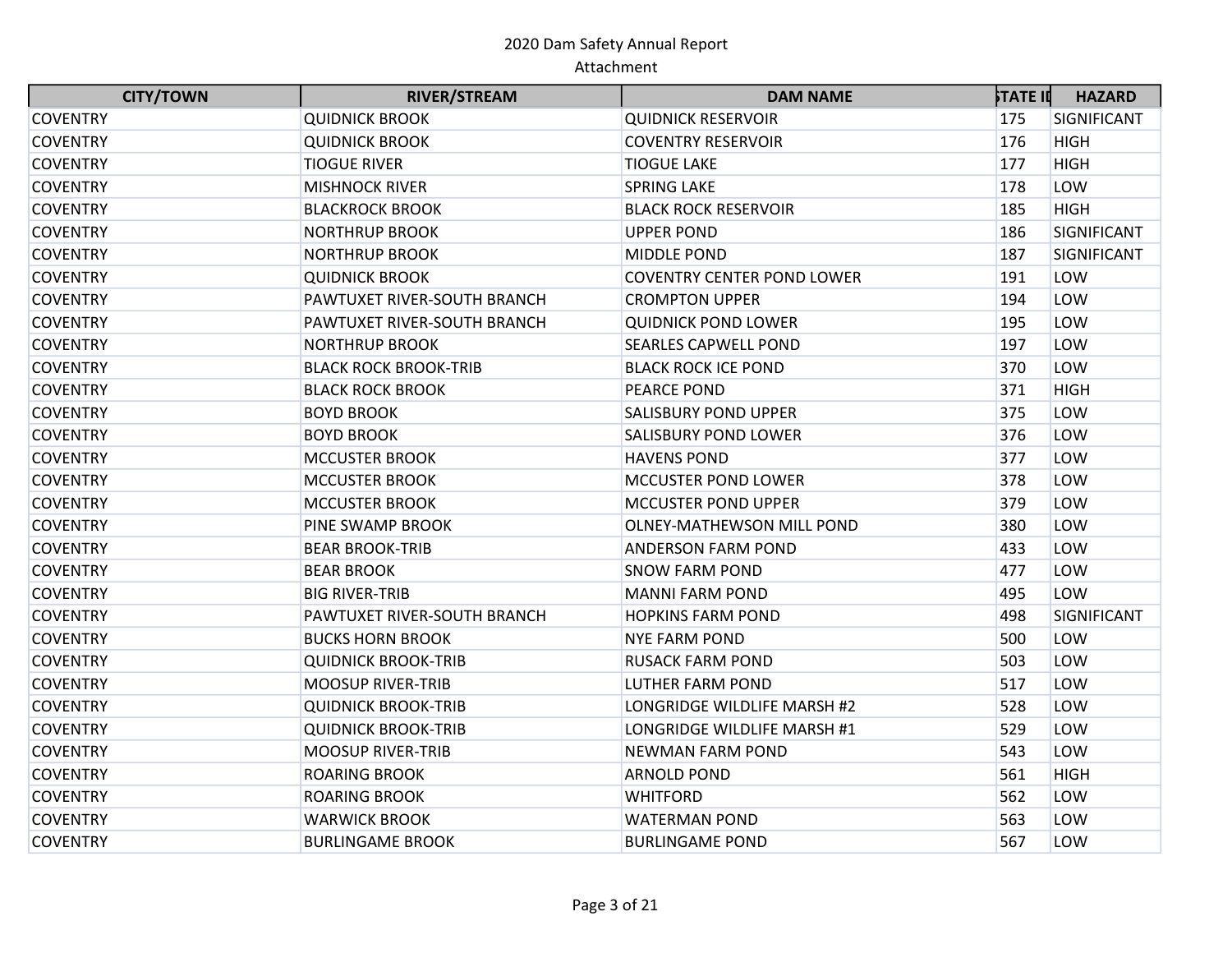| <b>CITY/TOWN</b> | <b>RIVER/STREAM</b>              | <b>DAM NAME</b>                  | <b>STATE II</b> | <b>HAZARD</b> |
|------------------|----------------------------------|----------------------------------|-----------------|---------------|
| <b>COVENTRY</b>  | <b>ROARING BROOK</b>             | <b>GREAT GRASS POND</b>          | 593             | LOW           |
| <b>COVENTRY</b>  | <b>MOOSUP RIVER-TRIB</b>         | CARBUNCLE                        | 606             | LOW           |
| <b>COVENTRY</b>  | <b>TIOGUE LAKE-TRIB</b>          | <b>CENTRE OF NEW ENGLAND #1</b>  | 645             | SIGNIFICANT   |
| <b>COVENTRY</b>  | PAWTUXET RIVER-SOUTH BRANCH-TRIB | POTTER FARM #1                   | 677             | LOW           |
| <b>COVENTRY</b>  | PAWTUXET RIVER-SOUTH BRANCH-TRIB | POTTER FARM #2                   | 679             | LOW           |
| <b>COVENTRY</b>  | FLAT RIVER RESERVOIR-TRIB        | <b>TOWN FARM ROAD</b>            | 680             | LOW           |
| <b>COVENTRY</b>  | FLAT RIVER RESERVOIR-TRIB        | <b>GORTON POND</b>               | 681             | LOW           |
| <b>COVENTRY</b>  | <b>PIERCE BROOK</b>              | MATTESON ROAD #1                 | 684             | LOW           |
| <b>COVENTRY</b>  | <b>PIERCE BROOK</b>              | MATTESON ROAD #2                 | 685             | LOW           |
| <b>COVENTRY</b>  | <b>MCCUSTER BROOK</b>            | <b>HAVENS MIDDLE</b>             | 686             | LOW           |
| <b>COVENTRY</b>  | <b>MCCUSTER BROOK</b>            | <b>HAVENS LOWER</b>              | 687             | LOW           |
| <b>COVENTRY</b>  | <b>FLAT RIVER RESERVOIR-TRIB</b> | <b>HALL CENTRAL</b>              | 688             | LOW           |
| <b>COVENTRY</b>  | FLAT RIVER RESERVOIR-TRIB        | <b>HALL LOWER</b>                | 689             | LOW           |
| <b>COVENTRY</b>  | <b>BUCKS BROOK</b>               | <b>KOSZELA</b>                   | 694             | LOW           |
| <b>COVENTRY</b>  | <b>ROARING BROOK</b>             | <b>GREENE</b>                    | 698             | LOW           |
| <b>COVENTRY</b>  | <b>ROARING BROOK-TRIB</b>        | <b>HOPKINS HOLLOW</b>            | 699             | LOW           |
| <b>COVENTRY</b>  | <b>FLAT RIVER RESERVOIR-TRIB</b> | <b>DUPONT</b>                    | 700             | LOW           |
| <b>COVENTRY</b>  | <b>MOOSUP RIVER</b>              | <b>BRIGGS POND LOWER</b>         | 735             | LOW           |
| <b>COVENTRY</b>  | <b>MOOSUP RIVER</b>              | <b>BRIGGS POND UPPER</b>         | 736             | LOW           |
| <b>COVENTRY</b>  | <b>TIOGUE LAKE-TRIB</b>          | <b>DEANS</b>                     | 743             | LOW           |
| <b>COVENTRY</b>  | <b>MCCUSTER BROOK</b>            | <b>MEDITATION</b>                | 744             | LOW           |
| <b>CRANSTON</b>  | <b>CLARKE BROOK</b>              | <b>CURRAN UPPER RESERVOIR</b>    | 166             | <b>HIGH</b>   |
| <b>CRANSTON</b>  | <b>POCASSET RIVER</b>            | <b>CRANSTON PRINT WORKS POND</b> | 172             | <b>HIGH</b>   |
| <b>CRANSTON</b>  | <b>CLARKE BROOK</b>              | <b>CURRAN LOWER RESERVOIR</b>    | 198             | <b>HIGH</b>   |
| <b>CRANSTON</b>  | <b>PRISON BROOK</b>              | <b>STATE PRISON UPPER</b>        | 305             | LOW           |
| <b>CRANSTON</b>  | <b>FENNER BROOK</b>              | <b>STONE POND</b>                | 320             | <b>HIGH</b>   |
| <b>CRANSTON</b>  | <b>MESHANTICUT BROOK</b>         | ARROW LAKE #1                    | 335             | LOW           |
| <b>CRANSTON</b>  | <b>MESHANTICUT BROOK</b>         | ARROW LAKE #2                    | 336             | LOW           |
| <b>CRANSTON</b>  | <b>MESHANTICUT BROOK</b>         | R.I. PRINTWORKS POND             | 337             | LOW           |
| <b>CRANSTON</b>  | <b>MESHANTICUT BROOK</b>         | <b>COLVIN POND</b>               | 338             | LOW           |
| <b>CRANSTON</b>  | <b>MESHANTICUT BROOK</b>         | <b>MESHANTICUT PARK POND</b>     | 340             | SIGNIFICANT   |
| <b>CRANSTON</b>  | <b>FURNACE HILL BROOK</b>        | <b>SARGENT'S POND</b>            | 341             | LOW           |
| <b>CRANSTON</b>  | <b>FURNACE HILL BROOK</b>        | <b>POWERS POND</b>               | 342             | LOW           |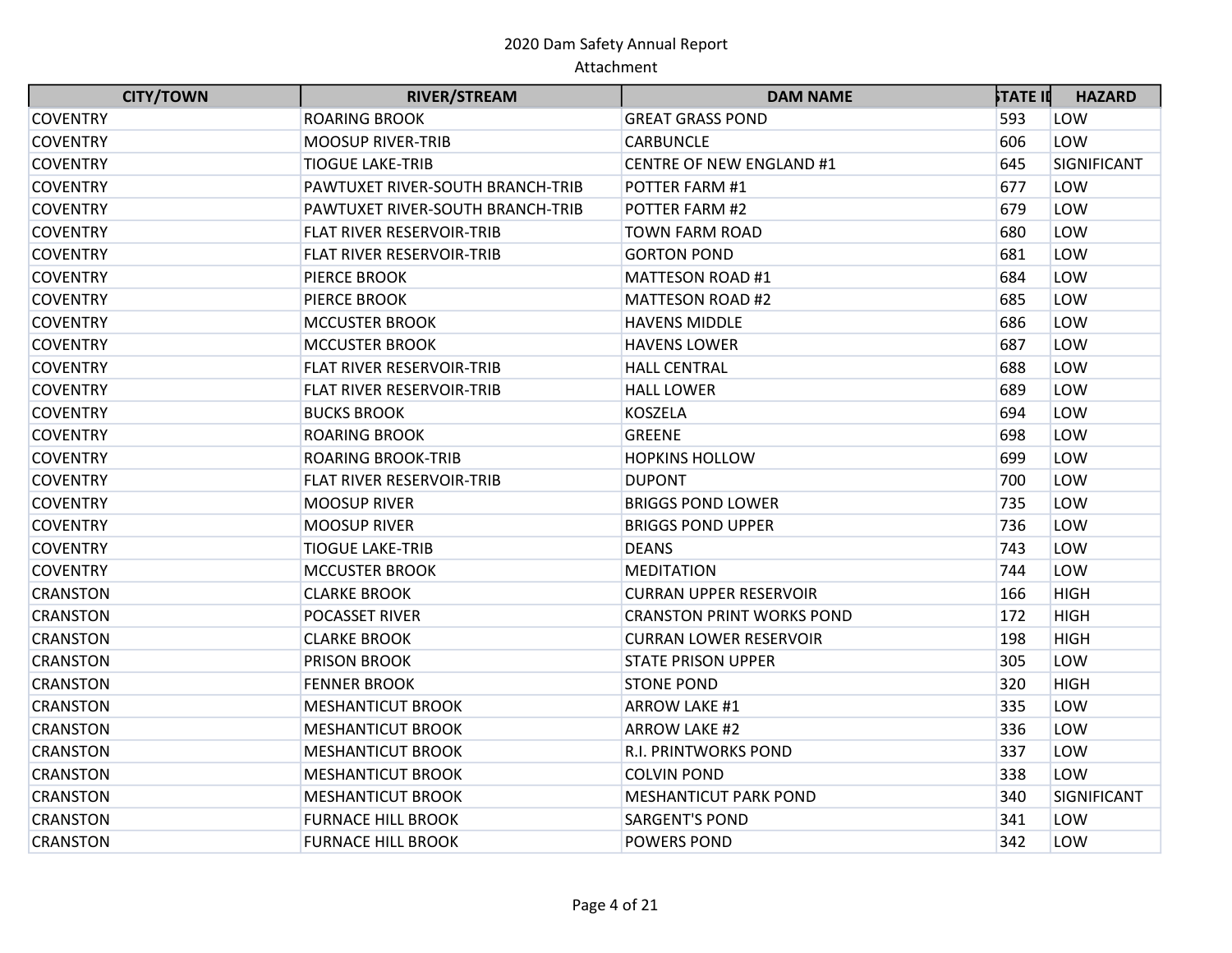| <b>CITY/TOWN</b>            | <b>RIVER/STREAM</b>              | <b>DAM NAME</b>                 | <b>STATE II</b> | <b>HAZARD</b> |
|-----------------------------|----------------------------------|---------------------------------|-----------------|---------------|
| <b>CRANSTON</b>             | <b>FURNACE HILL BROOK</b>        | WOOD'S MILL POND                | 343             | LOW           |
| <b>CRANSTON</b>             | <b>CLARKE BROOK</b>              | <b>CLARKE'S POND LOWER</b>      | 372             | LOW           |
| <b>CRANSTON</b>             | <b>CLARKE BROOK</b>              | <b>CLARKE'S POND UPPER</b>      | 373             | <b>HIGH</b>   |
| <b>CRANSTON</b>             | <b>MESHANTICUT BROOK</b>         | <b>JUDGE FARM POND</b>          | 461             | LOW           |
| <b>CRANSTON</b>             | <b>LIPPITT BROOK</b>             | FEDOROWICZ FARM POND            | 505             | LOW           |
| <b>CRANSTON</b>             | <b>MESHANTICUT BROOK-TRIB</b>    | <b>MARSELLA FARM POND</b>       | 510             | LOW           |
| <b>CRANSTON</b>             | <b>MESHANTICUT BROOK</b>         | <b>BOY SCOUTS/RT 12</b>         | 656             | LOW           |
| <b>CRANSTON</b>             | <b>MESHANTICUT BROOK</b>         | ARROW LAKE #1.5                 | 658             | LOW           |
| <b>CRANSTON</b>             | <b>MESHANTICUT BROOK</b>         | <b>CRANSTON COUNTRY CLUB #1</b> | 682             | LOW           |
| <b>CRANSTON</b>             | <b>MESHANTICUT BROOK</b>         | <b>CRANSTON COUNTRY CLUB #2</b> | 683             | LOW           |
| <b>CRANSTON</b>             | PAWTUXET RIVER NORTH BRANCH-TRIB | <b>CONFREDA</b>                 | 701             | LOW           |
| <b>CRANSTON/WARWICK</b>     | <b>PAWRUXET RIVER</b>            | PETTACONSETT                    | 303             | LOW           |
| <b>CUMBERLAND</b>           | <b>MISCOE BROOK</b>              | <b>MISCOE LAKE</b>              | 074             | <b>HIGH</b>   |
| <b>CUMBERLAND</b>           | <b>BURNT SWAMP BROOK</b>         | <b>KER-ANNA POND</b>            | 076             | LOW           |
| <b>CUMBERLAND</b>           | <b>BURNT SWAMP BROOK</b>         | DIAMOND HILL RESERVOIR          | 077             | <b>HIGH</b>   |
| CUMBERLAND                  | <b>ABBOTT RUN</b>                | PAWTUCKET RESERVOIR             | 078             | <b>HIGH</b>   |
| <b>CUMBERLAND</b>           | <b>ABBOTT RUN</b>                | <b>RAWSON POND</b>              | 079             | SIGNIFICANT   |
| <b>CUMBERLAND</b>           | <b>ABBOTT RUN</b>                | <b>HOWARD POND</b>              | 080             | LOW           |
| <b>CUMBERLAND</b>           | <b>ABBOTT RUN</b>                | ROBIN HOLLOW POND               | 081             | SIGNIFICANT   |
| CUMBERLAND                  | <b>ABBOTT RUN</b>                | <b>HAPPY HOLLOW POND</b>        | 082             | SIGNIFICANT   |
| <b>CUMBERLAND</b>           | <b>ABBOTT RUN</b>                | ARNOLD MILL POND                | 297             | LOW           |
| <b>CUMBERLAND</b>           | <b>BURNT SWAMP BROOK</b>         | <b>DUHALLOW POND</b>            | 350             | LOW           |
| <b>CUMBERLAND</b>           | <b>ABBOTT RUN-TRIB</b>           | THORNLEY FARM POND              | 427             | LOW           |
| <b>CUMBERLAND</b>           | <b>BUNGAY BROOK</b>              | <b>CARLS POND</b>               | 616             | LOW           |
| CUMBERLAND                  | <b>SCOTT BROOK</b>               | <b>SCOTT LOWER</b>              | 617             | LOW           |
| <b>CUMBERLAND</b>           | <b>BLACKSTONE RIVER-TRIB</b>     | LOUISE POSSE CMU                | 618             | LOW           |
| <b>CUMBERLAND</b>           | <b>SCOTT BROOK</b>               | <b>SCOTT UPPER</b>              | 619             | LOW           |
| <b>CUMBERLAND</b>           | <b>BUNGAY BROOK</b>              | <b>RESURRECTION CEMETERY</b>    | 620             | LOW           |
| <b>CUMBERLAND</b>           | <b>CATAMINT BROOK</b>            | <b>CATAMINT</b>                 | 756             | LOW           |
| <b>CUMBERLAND / LINCOLN</b> | <b>BLACKSTONE RIVER</b>          | MANVILLE                        | 059             | LOW           |
| <b>CUMBERLAND / LINCOLN</b> | <b>BLACKSTONE RIVER</b>          | <b>ALBION</b>                   | 060             | LOW           |
| <b>CUMBERLAND / LINCOLN</b> | <b>BLACKSTONE RIVER</b>          | <b>ASHTON</b>                   | 061             | LOW           |
| <b>CUMBERLAND / LINCOLN</b> | <b>BLACKSTONE RIVER</b>          | <b>PRATT</b>                    | 062             | LOW           |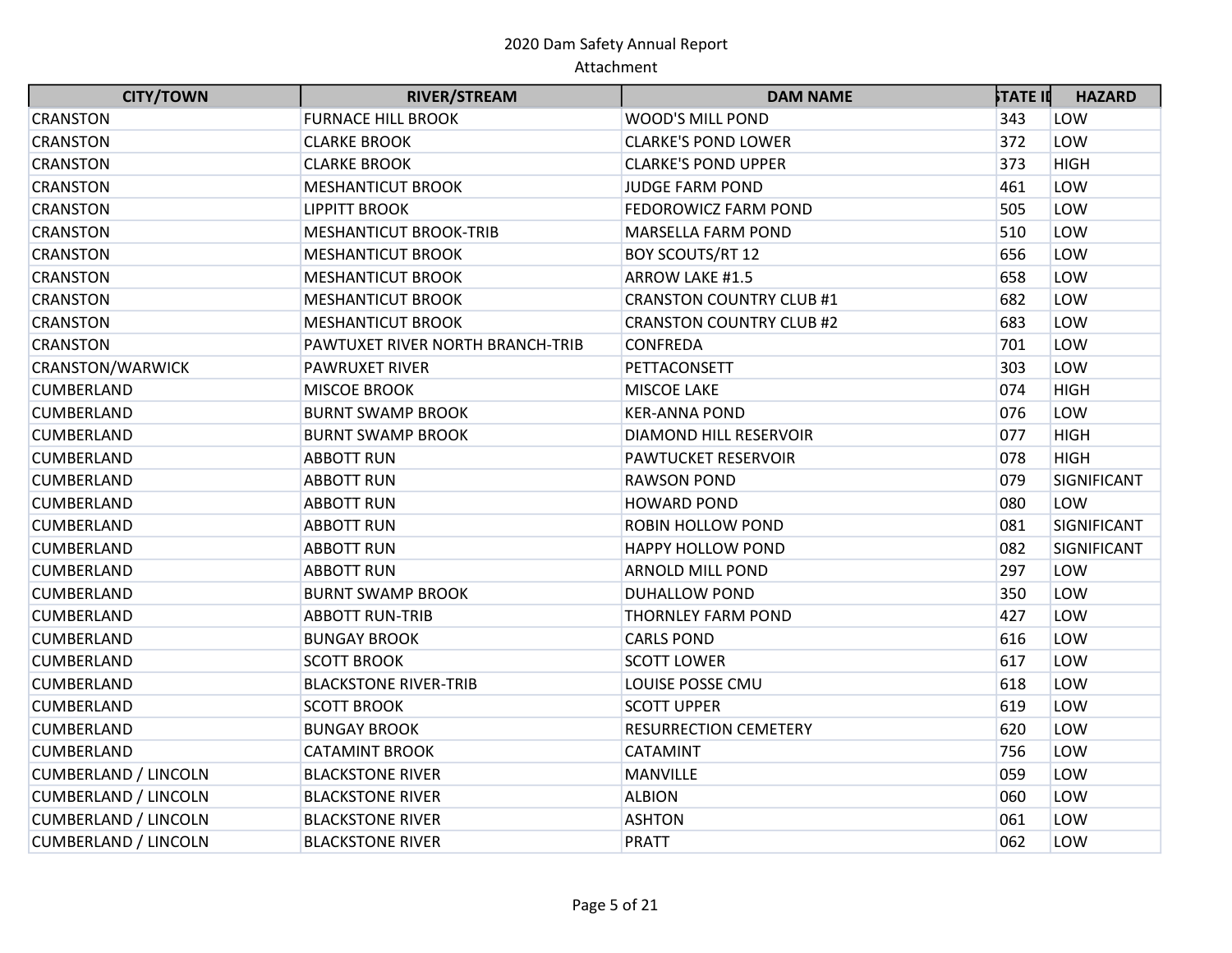| <b>CITY/TOWN</b>       | <b>RIVER/STREAM</b>           | <b>DAM NAME</b>                 | <b>STATE II</b> | <b>HAZARD</b> |
|------------------------|-------------------------------|---------------------------------|-----------------|---------------|
| <b>EAST GREENWICH</b>  | <b>MASKERCHUGG RIVER</b>      | <b>GREENWICH BLEACHERY POND</b> | 403             | LOW           |
| <b>EAST GREENWICH</b>  | MASKERCHUGG RIVER-WEST BRANCH | <b>GALE FARM POND UPPER</b>     | 432             | SIGNIFICANT   |
| <b>EAST GREENWICH</b>  | MASKERCHUGG RIVER-WEST BRANCH | <b>GALE FARM POND MIDDLE</b>    | 484             | LOW           |
| <b>EAST GREENWICH</b>  | <b>MOWNEY BROOK</b>           | <b>SCHOLEFIELD POND</b>         | 488             | LOW           |
| <b>EAST GREENWICH</b>  | <b>FRY BROOK</b>              | <b>HANNAH FARM POND</b>         | 492             | LOW           |
| <b>EAST GREENWICH</b>  | <b>MASKERCHUGG RIVER</b>      | LAS BRISAS PARK POND            | 515             | LOW           |
| <b>EAST GREENWICH</b>  | <b>FRY BROOK</b>              | <b>KROIAN FARM POND</b>         | 541             | LOW           |
| <b>EAST GREENWICH</b>  | <b>FRENCHTOWN BROOK</b>       | <b>FRENCHTOWN PARK POND #1</b>  | 557             | LOW           |
| <b>EAST GREENWICH</b>  | <b>MASKERCHUGG RIVER</b>      | PAINE'S POND                    | 589             | LOW           |
| <b>EAST GREENWICH</b>  | MASKERCHUGG RIVER-WEST BRANCH | <b>GALE FARM POND LOWER</b>     | 672             | LOW           |
| <b>EAST GREENWICH</b>  | <b>FRENCHTOWN BROOK</b>       | <b>FRENCHTOWN ROAD</b>          | 673             | LOW           |
| <b>EAST GREENWICH</b>  | <b>MOWNEY BROOK</b>           | MIDDLE ROAD                     | 674             | LOW           |
| <b>EAST GREENWICH</b>  | <b>FRY BROOK</b>              | AMERICAN POWER CONVERSION       | 675             | LOW           |
| <b>EAST GREENWICH</b>  | <b>FRENCHTOWN BROOK</b>       | <b>WIGHTMANS CORNER</b>         | 713             | LOW           |
| <b>EAST PROVIDENCE</b> | TEN MILE RIVER                | <b>CENTRAL POND</b>             | 404             | LOW           |
| <b>EAST PROVIDENCE</b> | TEN MILE RIVER                | <b>HUNTS MILL POND</b>          | 405             | LOW           |
| <b>EAST PROVIDENCE</b> | TEN MILE RIVER                | <b>OMEGA POND</b>               | 406             | LOW           |
| <b>EAST PROVIDENCE</b> | TEN MILE RIVER                | <b>JAMES V TURNER RESERVOIR</b> | 407             | <b>HIGH</b>   |
| <b>EAST PROVIDENCE</b> | <b>RUNNINS RIVER</b>          | <b>STANDARD OIL POND</b>        | 410             | LOW           |
| <b>EAST PROVIDENCE</b> | <b>SEEKONK RIVER-TRIB</b>     | <b>BUCKLIN POINT</b>            | 446             | <b>HIGH</b>   |
| <b>EAST PROVIDENCE</b> | <b>WILLETT BROOK</b>          | <b>WILLETT POND UPPER</b>       | 590             | LOW           |
| <b>EAST PROVIDENCE</b> | <b>WILLETT BROOK</b>          | <b>WILLETT POND LOWER</b>       | 591             | LOW           |
| <b>EAST PROVIDENCE</b> | <b>CENTRAL POND-TRIB</b>      | <b>HASBRO</b>                   | 659             | LOW           |
| <b>EAST PROVIDENCE</b> | <b>RUNNINS RIVER-TRIB</b>     | <b>GATE OF HEAVEN CEMETERY</b>  | 660             | LOW           |
| <b>EXETER</b>          | <b>CONGDON RIVER</b>          | <b>MONEY SWAMP POND</b>         | 182             | LOW           |
| <b>EXETER</b>          | <b>CONGDON RIVER</b>          | <b>MILLBROOK POND</b>           | 188             | LOW           |
| <b>EXETER</b>          | <b>PARRISS BROOK</b>          | PRATT POND                      | 205             | LOW           |
| <b>EXETER</b>          | <b>WOODY HILL BROOK</b>       | <b>DEXTER POND</b>              | 208             | LOW           |
| <b>EXETER</b>          | <b>BREAKHEART BROOK</b>       | <b>BREAKHEART POND</b>          | 214             | LOW           |
| <b>EXETER</b>          | <b>ROARING BROOK</b>          | AUSTIN FARM POND                | 218             | LOW           |
| <b>EXETER</b>          | <b>ROARING BROOK</b>          | <b>BOONE LAKE</b>               | 219             | <b>HIGH</b>   |
| <b>EXETER</b>          | <b>ROARING BROOK</b>          | <b>BARBERVILLE MILL POND</b>    | 220             | LOW           |
| <b>EXETER</b>          | <b>ROARING BROOK</b>          | <b>BROWNING MILL POND</b>       | 221             | SIGNIFICANT   |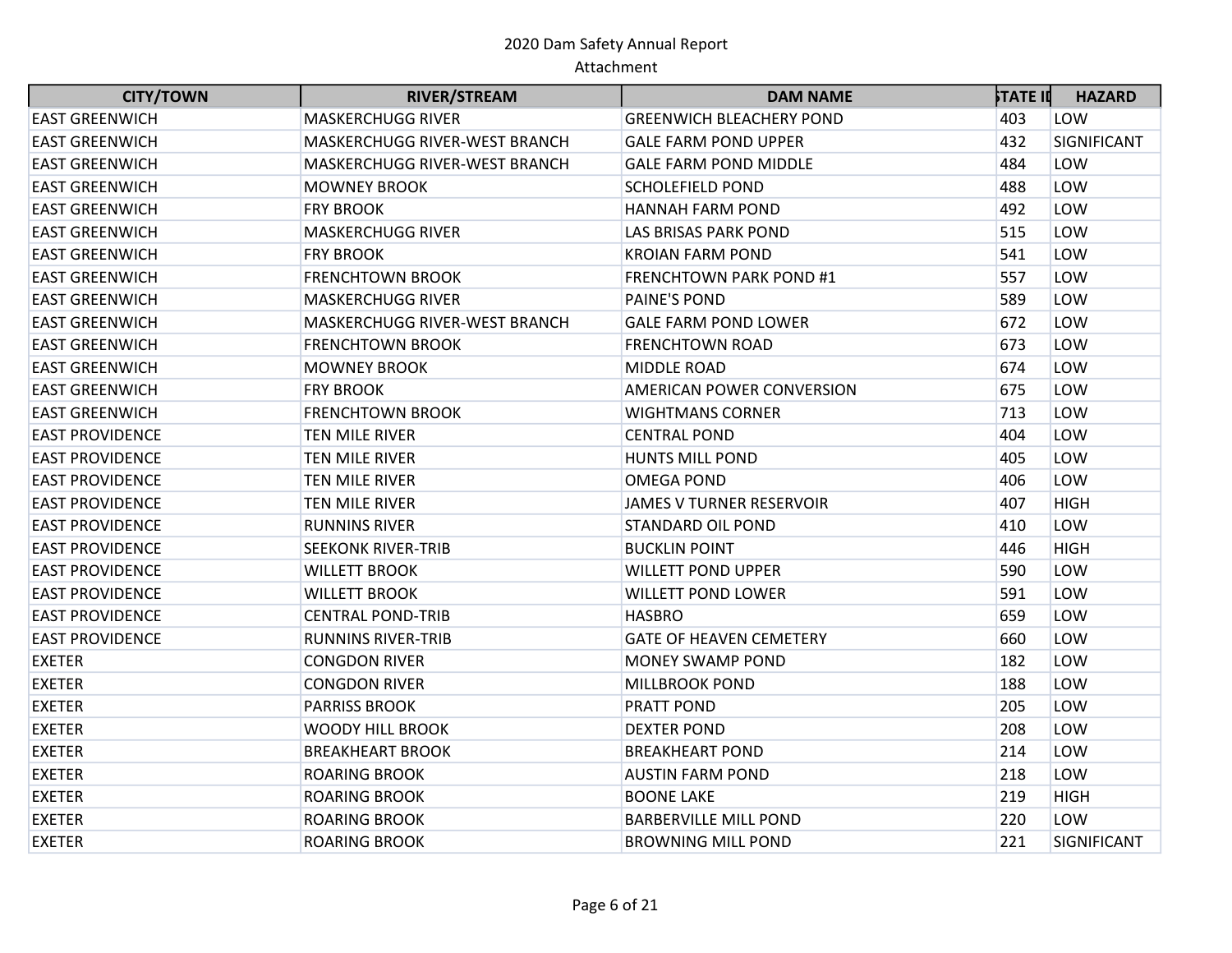| <b>CITY/TOWN</b> | <b>RIVER/STREAM</b>        | <b>DAM NAME</b>                        | <b>STATE II</b> | <b>HAZARD</b> |
|------------------|----------------------------|----------------------------------------|-----------------|---------------|
| <b>EXETER</b>    | <b>BEAVER RIVER</b>        | <b>JAMES POND</b>                      | 231             | LOW           |
| <b>EXETER</b>    | <b>QUEEN RIVER</b>         | RODMAN SAWMILL POND                    | 237             | LOW           |
| <b>EXETER</b>    | <b>QUEEN RIVER</b>         | <b>EDWARD'S POND</b>                   | 238             | SIGNIFICANT   |
| <b>EXETER</b>    | <b>CHIPUXET RIVER</b>      | <b>SLOCUM RESERVOIR</b>                | 239             | <b>HIGH</b>   |
| <b>EXETER</b>    | <b>CHIPUXET RIVER</b>      | YORKER MILL POND                       | 240             | <b>HIGH</b>   |
| <b>EXETER</b>    | <b>FISHERSVILLE BROOK</b>  | <b>GRINNELL UPPER POND</b>             | 241             | LOW           |
| <b>EXETER</b>    | <b>FISHERSVILLE BROOK</b>  | <b>GRINNELL LOWER POND</b>             | 242             | LOW           |
| <b>EXETER</b>    | <b>SODOM BROOK</b>         | <b>DOLLY POND</b>                      | 243             | LOW           |
| <b>EXETER</b>    | <b>LOCKE BROOK</b>         | SHERMAN SHINGLE MILL POND              | 244             | LOW           |
| <b>EXETER</b>    | <b>ROARING BROOK</b>       | <b>AUSTIN UPPER POND</b>               | 382             | LOW           |
| <b>EXETER</b>    | <b>LOCKE BROOK</b>         | <b>GRINNEL'S SAWMILL POND</b>          | 400             | LOW           |
| <b>EXETER</b>    | <b>QUEEN RIVER-TRIB</b>    | <b>WARWICK SPORTSMEN'S ASSOC. POND</b> | 448             | LOW           |
| <b>EXETER</b>    | <b>BREAKHEART BROOK</b>    | <b>FROSTY HOLLOW POND</b>              | 469             | LOW           |
| <b>EXETER</b>    | <b>LOCKE BROOK</b>         | METCALF WILDLIFE MARSH                 | 527             | <b>HIGH</b>   |
| <b>EXETER</b>    | <b>WOODY HILL BROOK</b>    | MT. TOM WILDLIFE MARSH                 | 532             | LOW           |
| <b>EXETER</b>    | <b>SODOM BROOK</b>         | <b>HALLVILLE POND</b>                  | 571             | LOW           |
| <b>EXETER</b>    | <b>ROARING BROOK</b>       | <b>BARBERVILLE MILL LOWER</b>          | 603             | LOW           |
| <b>EXETER</b>    | <b>CHIPUXET RIVER-TRIB</b> | SLOCUM ROAD LOWER                      | 711             | LOW           |
| <b>EXETER</b>    | <b>QUEEN RIVER</b>         | <b>EXETER COUNTRY CLUB</b>             | 714             | LOW           |
| <b>EXETER</b>    | <b>QUEEN RIVER</b>         | WILLIAM REYNOLDS ROAD POND             | 715             | LOW           |
| <b>EXETER</b>    | <b>LOCKE BROOK</b>         | SHERMAN SHINGLE MILL UPPER             | 716             | LOW           |
| <b>EXETER</b>    | SODOM BROOK                | <b>SODOM TRAIL LOWER</b>               | 719             | LOW           |
| <b>EXETER</b>    | <b>ROARING BROOK</b>       | <b>BROWNING MILL BYPASS POND</b>       | 722             | LOW           |
| <b>EXETER</b>    | <b>RAKE FACTORY BROOK</b>  | <b>GAVITT</b>                          | 726             | LOW           |
| <b>EXETER</b>    | <b>RAKE FACTORY BROOK</b>  | <b>STINKY</b>                          | 741             | LOW           |
| <b>EXETER</b>    | <b>SODOM BROOK</b>         | <b>SCREAMING WOMAN POND</b>            | 748             | LOW           |
| <b>EXETER</b>    | <b>QUEEN RIVER</b>         | <b>NEW ROAD POND</b>                   | 755             | LOW           |
| <b>FOSTER</b>    | <b>WESTCONNAUG BROOK</b>   | <b>WESTCONNAUG RESERVOIR</b>           | 163             | <b>HIGH</b>   |
| <b>FOSTER</b>    | PONAGANSET RIVER           | <b>HOPKINS MILL POND</b>               | 180             | LOW           |
| <b>FOSTER</b>    | <b>SHIPPEE BROOK</b>       | YOUNG'S POND                           | 347             | LOW           |
| <b>FOSTER</b>    | <b>PAINE BROOK</b>         | <b>HUTCHINSON POND</b>                 | 348             | LOW           |
| <b>FOSTER</b>    | <b>HEMLOCK BROOK</b>       | <b>SPEAR POND</b>                      | 349             | <b>HIGH</b>   |
| <b>FOSTER</b>    | <b>DOLLY BROOK</b>         | <b>LILY POND</b>                       | 356             | LOW           |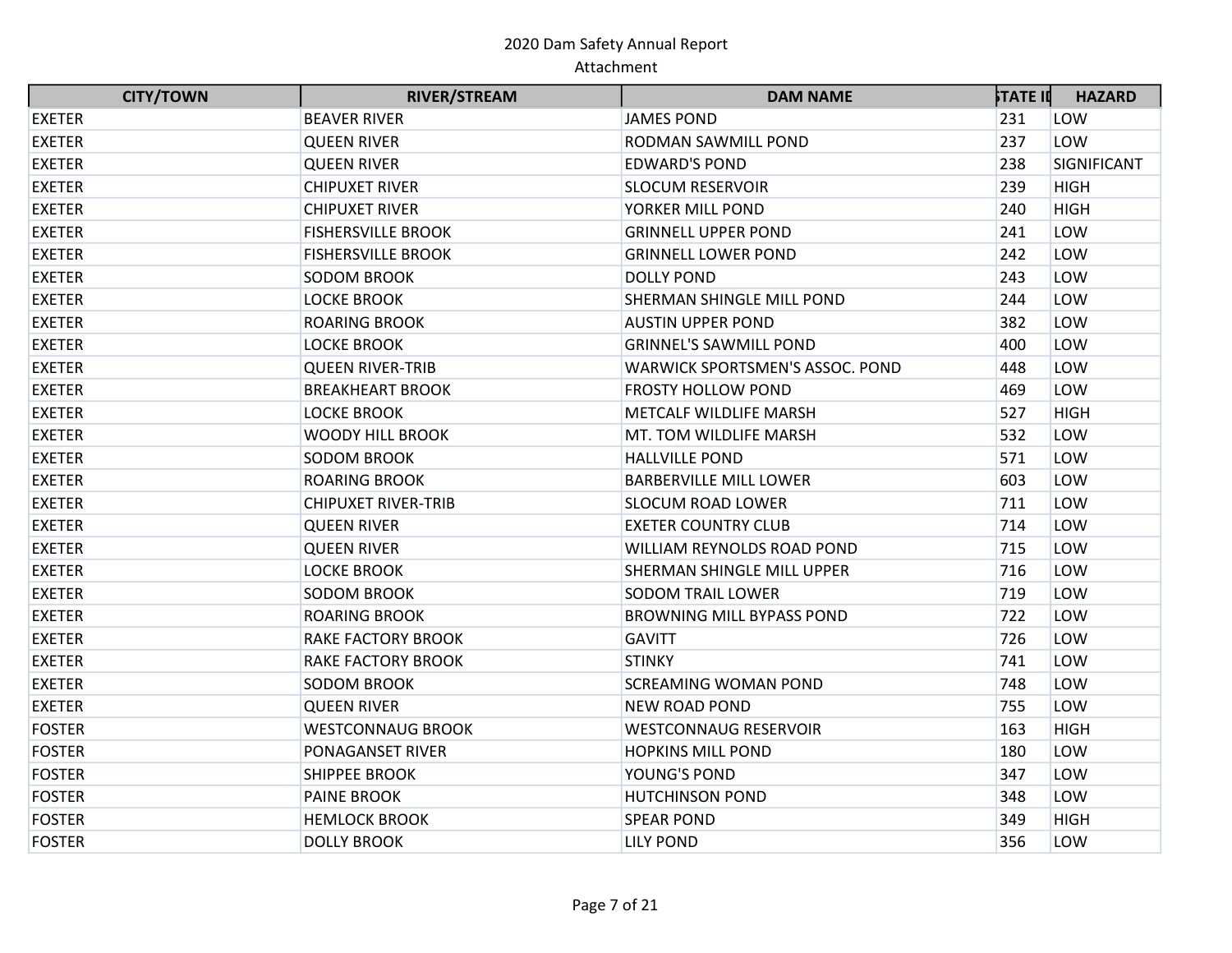| <b>CITY/TOWN</b>         | <b>RIVER/STREAM</b>             | <b>DAM NAME</b>                     | <b>STATE II</b> | <b>HAZARD</b> |
|--------------------------|---------------------------------|-------------------------------------|-----------------|---------------|
| <b>FOSTER</b>            | <b>DOLLY COLE BROOK-TRIB</b>    | <b>HOPKINS AXE FACTORY POND</b>     | 357             | LOW           |
| <b>FOSTER</b>            | <b>DOLLY COLE BROOK</b>         | CRANSTON FISH & GAME ASSOC. POND    | 358             | LOW           |
| <b>FOSTER</b>            | <b>MOOSUP RIVER-TRIB</b>        | <b>MANTON SPORTSMEN'S CLUB POND</b> | 453             | LOW           |
| <b>FOSTER</b>            | <b>QUADUCK BROOK-TRIB</b>       | <b>KNOWLES FARM POND</b>            | 459             | LOW           |
| <b>FOSTER</b>            | <b>WEST MEADOW BROOK-TRIB</b>   | <b>BASSETT FARM POND</b>            | 478             | LOW           |
| <b>FOSTER</b>            | <b>MOOSUP RIVER-TRIB</b>        | HARRINGTON FARM POND                | 489             | LOW           |
| <b>FOSTER</b>            | <b>PAINE BROOK-TRIB</b>         | SPENCER FARM POND #1                | 502             | LOW           |
| <b>FOSTER</b>            | <b>HEMLOCK BROOK</b>            | <b>GORHAM FARM POND</b>             | 507             | LOW           |
| <b>FOSTER</b>            | <b>WILBUR HOLLOW BROOK-TRIB</b> | <b>HAWKINS FARM POND</b>            | 516             | LOW           |
| <b>FOSTER</b>            | PONAGANSET RIVER-TRIB           | SPENCER FARM POND #2                | 518             | LOW           |
| <b>FOSTER</b>            | <b>TURKEY MEADOW BROOK</b>      | <b>HEBERT FARM POND</b>             | 522             | LOW           |
| <b>FOSTER</b>            | <b>MOOSUP RIVER-TRIB</b>        | GORHAM, N. FARM POND                | 526             | SIGNIFICANT   |
| <b>FOSTER</b>            | <b>MOOSUP RIVER-TRIB</b>        | PORTER POND                         | 564             | LOW           |
| <b>FOSTER</b>            | <b>QUADUCK BROOK-TRIB</b>       | <b>CUCUMBER HILL ROAD</b>           | 639             | LOW           |
| <b>FOSTER</b>            | <b>MOOSUP RIVER-TRIB</b>        | <b>NORTH ROAD POND</b>              | 640             | LOW           |
| <b>FOSTER</b>            | <b>HEMLOCK BROOK</b>            | SALISBURY ROAD POND                 | 641             | LOW           |
| <b>FOSTER</b>            | <b>MOOSUP RIVER</b>             | <b>CLARK POND</b>                   | 642             | LOW           |
| <b>FOSTER</b>            | <b>MOOSUP RIVER-TRIB</b>        | <b>MOOSUP VALLEY POND</b>           | 690             | LOW           |
| <b>FOSTER</b>            | <b>MOOSUP RIVER-TRIB</b>        | JOHNSON ROAD POND                   | 691             | LOW           |
| <b>FOSTER</b>            | <b>MOOSUP RIVER-TRIB</b>        | <b>FOSTER COUNTRY CLUB</b>          | 692             | LOW           |
| <b>FOSTER / SCITUATE</b> | <b>DOLLY COLE BROOK</b>         | <b>BRUSH MEADOW POND</b>            | 355             | LOW           |
| <b>GLOCESTER</b>         | <b>BRANDY BROOK</b>             | <b>BURLINGAME RESERVOIR LOWER</b>   | 017             | LOW           |
| <b>GLOCESTER</b>         | <b>BRANDY BROOK</b>             | <b>BURLINGAME RESERVOIR UPPER</b>   | 018             | <b>HIGH</b>   |
| <b>GLOCESTER</b>         | <b>BRANDY BROOK</b>             | <b>SWEET'S MILL POND</b>            | 019             | LOW           |
| <b>GLOCESTER</b>         | <b>CHEPACHET RIVER</b>          | <b>CHERRY VALLEY POND</b>           | 021             | SIGNIFICANT   |
| <b>GLOCESTER</b>         | <b>CHEPACHET RIVER</b>          | <b>KEECH POND</b>                   | 022             | <b>HIGH</b>   |
| <b>GLOCESTER</b>         | <b>CHEPACHET RIVER</b>          | SMITH + SAYLES RESERVOIR            | 023             | SIGNIFICANT   |
| <b>GLOCESTER</b>         | <b>STINGO BROOK-TRIB</b>        | SHINGLE MILL POND UPPER             | 024             | LOW           |
| <b>GLOCESTER</b>         | <b>CHEPACHET RIVER</b>          | <b>MOWRY POND</b>                   | 025             | LOW           |
| <b>GLOCESTER</b>         | <b>CHEPACHET RIVER</b>          | <b>VALENTINE MILL POND</b>          | 026             | LOW           |
| <b>GLOCESTER</b>         | <b>SUCKER BROOK</b>             | <b>STEERE'S SAWMILL POND</b>        | 028             | LOW           |
| <b>GLOCESTER</b>         | <b>SPRING GROVE BROOK</b>       | <b>MOWER POND</b>                   | 029             | SIGNIFICANT   |
| <b>GLOCESTER</b>         | <b>SUCKER BROOK</b>             | <b>SPRING GROVE POND</b>            | 030             | LOW           |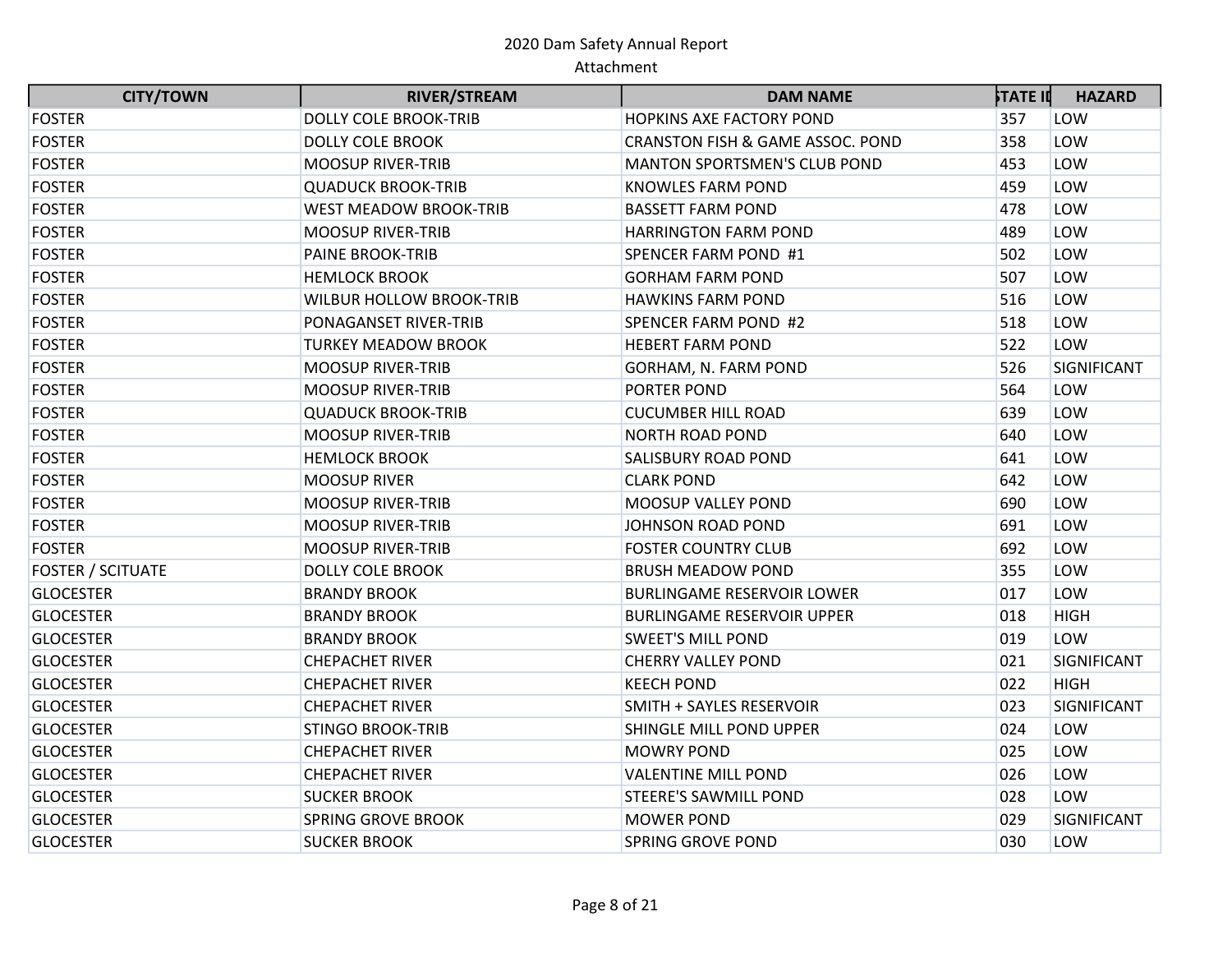| <b>Common</b><br><b>CITY/TOWN</b> | <b>RIVER/STREAM</b>            | <b>DAM NAME</b>                        | <b>STATE II</b> | <b>HAZARD</b> |
|-----------------------------------|--------------------------------|----------------------------------------|-----------------|---------------|
| <b>GLOCESTER</b>                  | <b>SPRING GROVE BROOK</b>      | OLD MILL POND                          | 031             | LOW           |
| <b>GLOCESTER</b>                  | <b>SPRING GROVE BROOK</b>      | <b>SNAKESKIN POND</b>                  | 032             | SIGNIFICANT   |
| <b>GLOCESTER</b>                  | <b>CHEPACHET RIVER</b>         | <b>STEERE'S POND LOWER</b>             | 033             | LOW           |
| <b>GLOCESTER</b>                  | <b>PAINE BROOK</b>             | <b>MOWRY-PAINE POND</b>                | 052             | LOW           |
| <b>GLOCESTER</b>                  | PONAGANSET RIVER               | PONAGANSET RESERVOIR                   | 165             | <b>HIGH</b>   |
| <b>GLOCESTER</b>                  | PEEPTOAD BROOK                 | <b>SANDY BROOK POND #1</b>             | 352             | LOW           |
| <b>GLOCESTER</b>                  | PEEPTOAD BROOK                 | <b>SANDY BROOK POND #2</b>             | 353             | LOW           |
| <b>GLOCESTER</b>                  | PEEPTOAD BROOK                 | <b>COOMER LAKE</b>                     | 354             | SIGNIFICANT   |
| <b>GLOCESTER</b>                  | <b>SUCKER BROOK</b>            | <b>SUCKER BROOK BRIDGE POND</b>        | 381             | SIGNIFICANT   |
| <b>GLOCESTER</b>                  | <b>PECKHAM BROOK</b>           | PECKHAM POND #1                        | 383             | LOW           |
| <b>GLOCESTER</b>                  | <b>PECKHAM BROOK</b>           | PECKHAM POND #2                        | 384             | LOW           |
| <b>GLOCESTER</b>                  | <b>PECKHAM BROOK</b>           | PECKHAM POND #3                        | 385             | LOW           |
| <b>GLOCESTER</b>                  | <b>PECKHAM BROOK</b>           | PECKHAM POND #4                        | 386             | LOW           |
| <b>GLOCESTER</b>                  | <b>PECKHAM BROOK-TRIB</b>      | PECKHAM POND #5                        | 387             | LOW           |
| <b>GLOCESTER</b>                  | <b>SHADY OAK BROOK</b>         | FACTORY MUTUAL RESEARCH CTR LOWER POND | 392             | LOW           |
| <b>GLOCESTER</b>                  | <b>SPRING GROVE BROOK-TRIB</b> | <b>NEW POND</b>                        | 397             | LOW           |
| <b>GLOCESTER</b>                  | <b>SAUNDERS BROOK-TRIB</b>     | O'REILLY POND                          | 398             | LOW           |
| <b>GLOCESTER</b>                  | <b>MARY BROWN BROOK</b>        | <b>LAKE WASHINGTON</b>                 | 401             | <b>HIGH</b>   |
| <b>GLOCESTER</b>                  | <b>TARKILN BROOK-TRIB</b>      | THOMPSON POND                          | 414             | LOW           |
| <b>GLOCESTER</b>                  | <b>SPRING GROVE BROOK-TRIB</b> | <b>DAVIS FARM POND</b>                 | 434             | LOW           |
| <b>GLOCESTER</b>                  | <b>CADY BROOK</b>              | DURFEE HILL WILDLIFE MARSH #2          | 499             | SIGNIFICANT   |
| <b>GLOCESTER</b>                  | MOSQUITOHAWK BROOK-TRIB        | <b>LAKE ALDERSGATE</b>                 | 514             | SIGNIFICANT   |
| <b>GLOCESTER</b>                  | <b>MARY BROWN BROOK</b>        | <b>HAWKINS POND</b>                    | 555             | <b>HIGH</b>   |
| <b>GLOCESTER</b>                  | <b>MARY BROWN BROOK</b>        | <b>CLARKVILLE POND</b>                 | 556             | <b>HIGH</b>   |
| <b>GLOCESTER</b>                  | <b>MARY BROWN BROOK</b>        | <b>BOWDISH RESERVOIR</b>               | 566             | <b>HIGH</b>   |
| <b>GLOCESTER</b>                  | <b>CHEPACHET RIVER-TRIB</b>    | WRIGHT, T. FARM POND                   | 587             | SIGNIFICANT   |
| <b>GLOCESTER</b>                  | <b>SPRING GROVE BROOK</b>      | DAVID KING FARM POND                   | 594             | SIGNIFICANT   |
| <b>GLOCESTER</b>                  | <b>CADY BROOK</b>              | <b>MOWRY MEADOW</b>                    | 600             | LOW           |
| <b>GLOCESTER</b>                  | <b>CADY BROOK-TRIB</b>         | <b>DURFEE HILL UPPER</b>               | 601             | LOW           |
| <b>GLOCESTER</b>                  | <b>CADY BROOK-TRIB</b>         | <b>DURFEE HILL LOWER</b>               | 602             | LOW           |
| <b>GLOCESTER</b>                  | <b>SPRING GROVE BROOK</b>      | LEE DRIVE POND                         | 635             | LOW           |
| <b>GLOCESTER</b>                  | <b>CADY BROOK</b>              | <b>WHITES POND</b>                     | 636             | LOW           |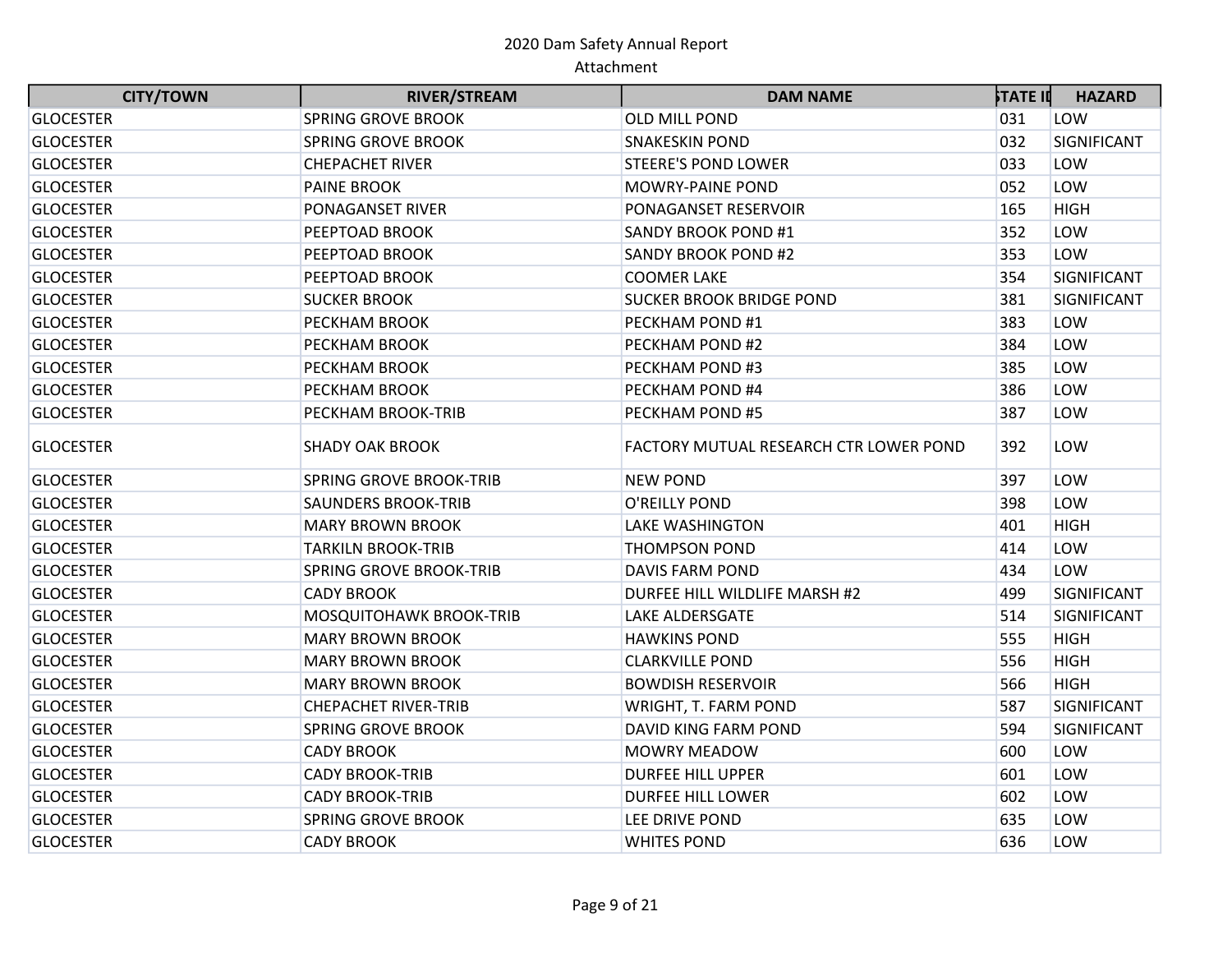| <b>CITY/TOWN</b>              | <b>RIVER/STREAM</b>        | <b>DAM NAME</b>                        | ኦTATE II | <b>HAZARD</b> |
|-------------------------------|----------------------------|----------------------------------------|----------|---------------|
| <b>GLOCESTER</b>              | <b>HANNAH BROOK</b>        | PONAGANSET SCHOOL POND                 | 637      | LOW           |
| <b>GLOCESTER</b>              | <b>SHADY OAK BROOK</b>     | FACTORY MUTUAL RESEARCH CTR UPPER POND | 707      | LOW           |
| <b>GLOCESTER</b>              | PONAGANSET RESERVOIR-TRIB  | TIN SHACK                              | 725      | LOW           |
| <b>GLOCESTER</b>              | <b>MARY BROWN BROOK</b>    | <b>BOWDISH LOWER</b>                   | 727      | <b>HIGH</b>   |
| <b>GLOCESTER</b>              | <b>CADY BROOK-TRIB</b>     | <b>ANDREWS POND</b>                    | 750      | LOW           |
| <b>GLOCESTER</b>              | <b>MARY BROWN BROOK</b>    | ROUTE 44 POND                          | 759      | LOW           |
| <b>GLOCESTER / SMITHFIELD</b> | <b>STILLWATER RIVER</b>    | <b>WATERMAN LAKE</b>                   | 111      | <b>HIGH</b>   |
| <b>HOPKINTON</b>              | <b>WOOD RIVER</b>          | <b>WYOMING POND LOWER</b>              | 217      | LOW           |
| <b>HOPKINTON</b>              | <b>MOSCOW BROOK</b>        | MOSCOW POND                            | 222      | LOW           |
| <b>HOPKINTON</b>              | <b>MOSCOW BROOK</b>        | <b>CENTERVILLE POND</b>                | 223      | LOW           |
| <b>HOPKINTON</b>              | <b>MOSCOW BROOK</b>        | ROCKVILLE POND                         | 224      | LOW           |
| <b>HOPKINTON</b>              | <b>MOSCOW BROOK</b>        | <b>WINCHECK POND</b>                   | 225      | SIGNIFICANT   |
| <b>HOPKINTON</b>              | <b>WINCHECK BROOK</b>      | YAWGOOG POND                           | 226      | <b>HIGH</b>   |
| <b>HOPKINTON</b>              | <b>BLUE POND BROOK</b>     | <b>ASHVILLE POND</b>                   | 227      | SIGNIFICANT   |
| <b>HOPKINTON</b>              | <b>BLUE POND BROOK</b>     | <b>LOWER MILL POND</b>                 | 228      | LOW           |
| <b>HOPKINTON</b>              | <b>BLUE POND BROOK</b>     | <b>BLUE POND</b>                       | 229      | SIGNIFICANT   |
| <b>HOPKINTON</b>              | <b>PAWCATUCK RIVER</b>     | POTTER HILL                            | 254      | LOW           |
| <b>HOPKINTON</b>              | <b>BRUSHY BROOK</b>        | <b>LOCUSTVILLE POND</b>                | 262      | <b>HIGH</b>   |
| <b>HOPKINTON</b>              | <b>ASHAWAY RIVER</b>       | <b>BETHEL POND</b>                     | 264      | LOW           |
| <b>HOPKINTON</b>              | <b>ASHAWAY RIVER</b>       | <b>ASHAWAY MILL POND</b>               | 265      | LOW           |
| <b>HOPKINTON</b>              | <b>ASHAWAY RIVER</b>       | <b>ASHAWAY LINE POND</b>               | 266      | LOW           |
| <b>HOPKINTON</b>              | <b>PARMENTER BROOK</b>     | <b>SMITH'S ICE POND</b>                | 272      | LOW           |
| <b>HOPKINTON</b>              | <b>TOMAQUAG BROOK-TRIB</b> | <b>HARRIS POND</b>                     | 274      | SIGNIFICANT   |
| <b>HOPKINTON</b>              | <b>CANONCHET BROOK</b>     | <b>LINEWALK POND</b>                   | 275      | LOW           |
| <b>HOPKINTON</b>              | <b>KNAPP BROOK</b>         | <b>KNAPP POND</b>                      | 276      | LOW           |
| <b>HOPKINTON</b>              | <b>BRUSHY BROOK-TRIB</b>   | <b>LANGWORTHY POND</b>                 | 285      | SIGNIFICANT   |
| <b>HOPKINTON</b>              | <b>MOSCOW BROOK</b>        | PINEDALE MILL POND                     | 286      | LOW           |
| <b>HOPKINTON</b>              | <b>BLUE POND BROOK</b>     | <b>LONG POND</b>                       | 287      | LOW           |
| <b>HOPKINTON</b>              | <b>BLUE POND BROOK</b>     | <b>UNION POND</b>                      | 288      | LOW           |
| <b>HOPKINTON</b>              | <b>WINCHECK POND-TRIB</b>  | <b>GRASSY</b>                          | 289      | LOW           |
| <b>HOPKINTON</b>              | <b>ROARING BROOK</b>       | ARCADIA MILL LOWER                     | 402      | LOW           |
| <b>HOPKINTON</b>              | <b>ASHAWAY RIVER-TRIB</b>  | <b>COTTRELL FARM POND</b>              | 430      | LOW           |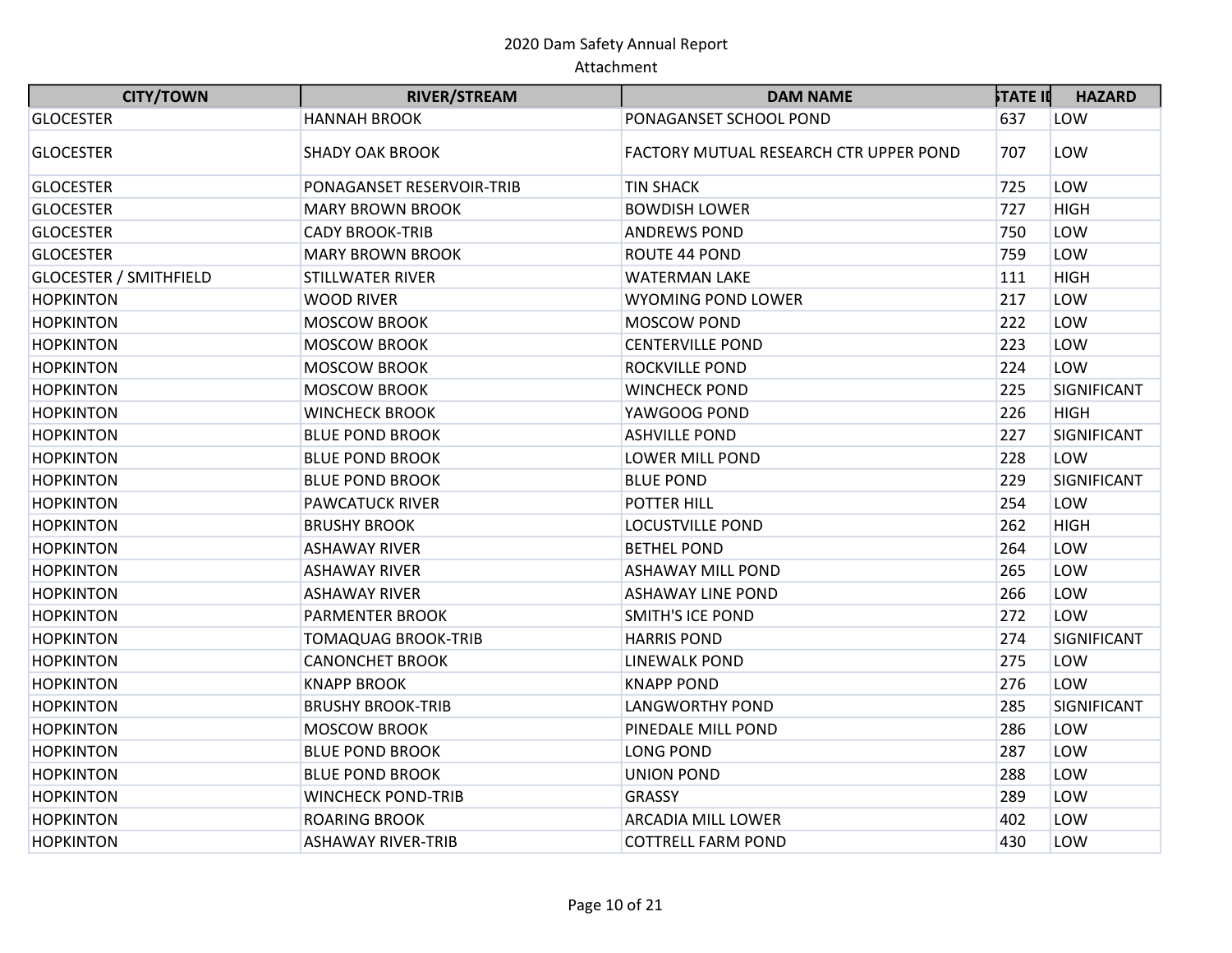| <b>CITY/TOWN</b>            | <b>RIVER/STREAM</b>         | <b>DAM NAME</b>                | <b>STATE II</b> | <b>HAZARD</b> |
|-----------------------------|-----------------------------|--------------------------------|-----------------|---------------|
| <b>HOPKINTON</b>            | <b>CANONCHET BROOK-TRIB</b> | HOXIE FARM POND                | 440             | SIGNIFICANT   |
| <b>HOPKINTON</b>            | <b>ASHAWAY RIVER-TRIB</b>   | MAPLE LAWN FARM POND           | 472             | LOW           |
| <b>HOPKINTON</b>            | <b>TOMAQUAG BROOK-TRIB</b>  | <b>JAMES FARM POND</b>         | 494             | LOW           |
| <b>HOPKINTON</b>            | <b>GLADE BROOK-TRIB</b>     | LABRECQUE FARM POND            | 508             | LOW           |
| <b>HOPKINTON</b>            | <b>BLUE POND BROOK-TRIB</b> | SILLMAN WILDLIFE MARSH         | 530             | LOW           |
| <b>HOPKINTON</b>            | <b>TOMAQUAG BROOK-TRIB</b>  | LEWIS, DONALD WILDLIFE MARSH   | 533             | LOW           |
| <b>HOPKINTON</b>            | <b>GLADE BROOK-TRIB</b>     | ASHAWAY SPORTSMAN'S CLUB MARSH | 560             | LOW           |
| <b>HOPKINTON</b>            | <b>MOSCOW BROOK</b>         | <b>SPRING STREET POND</b>      | 721             | LOW           |
| <b>HOPKINTON</b>            | <b>TOMAQUAG BROOK</b>       | <b>VEILED OUTLET</b>           | 724             | LOW           |
| <b>HOPKINTON / RICHMOND</b> | <b>WOOD RIVER</b>           | <b>BARBERVILLE POND</b>        | 215             | SIGNIFICANT   |
| <b>HOPKINTON / RICHMOND</b> | <b>WOOD RIVER</b>           | <b>WYOMING UPPER</b>           | 216             | <b>HIGH</b>   |
| <b>HOPKINTON / RICHMOND</b> | <b>WOOD RIVER</b>           | HOPE VALLEY MILL POND          | 245             | LOW           |
| <b>HOPKINTON / RICHMOND</b> | <b>WOOD RIVER</b>           | <b>ALTON POND</b>              | 247             | SIGNIFICANT   |
| <b>HOPKINTON / RICHMONE</b> | <b>WOOD RIVER</b>           | <b>WOODVILLE POND</b>          | 246             | LOW           |
| <b>HOPKINTON / WESTERLY</b> | <b>PAWCATUCK RIVER</b>      | <b>BRADFORD POND</b>           | 253             | LOW           |
| <b>JAMESTOWN</b>            | JAMESTOWN BROOK             | <b>JAMESTOWN RESERVOIR</b>     | 574             | SIGNIFICANT   |
| <b>JAMESTOWN</b>            | <b>JAMESTOWN BROOK</b>      | JAMESTOWN LOWER RESERVOIR      | 575             | SIGNIFICANT   |
| <b>JAMESTOWN</b>            | JAMESTOWN BROOK             | <b>RAINBOW UPPER</b>           | 651             | LOW           |
| <b>JAMESTOWN</b>            | JAMESTOWN BROOK             | <b>RAINBOW LOWER</b>           | 652             | LOW           |
| <b>JAMESTOWN</b>            | <b>UNNAMED</b>              | <b>TEFFT POND</b>              | 738             | LOW           |
| <b>JAMESTOWN</b>            | <b>UNNAMED</b>              | W REACH DRIVE POND             | 739             | LOW           |
| <b>JOHNSTON</b>             | <b>ASSAPUMPSET BROOK</b>    | <b>BELKNAP POND</b>            | 127             | SIGNIFICANT   |
| <b>JOHNSTON</b>             | <b>DRY BROOK</b>            | OAK SWAMP RESERVOIR            | 168             | <b>HIGH</b>   |
| <b>JOHNSTON</b>             | <b>DRY BROOK</b>            | <b>ALMY RESERVOIR</b>          | 169             | <b>HIGH</b>   |
| <b>JOHNSTON</b>             | <b>CEDAR SWAMP BROOK</b>    | SIMMONS UPPER RESERVOIR        | 170             | <b>HIGH</b>   |
| <b>JOHNSTON</b>             | <b>CEDAR SWAMP BROOK</b>    | SIMMONS LOWER RESERVOIR        | 171             | <b>HIGH</b>   |
| <b>JOHNSTON</b>             | <b>POCASSET RIVER-TRIB</b>  | SAMPSON-ALMY POND              | 307             | LOW           |
| <b>JOHNSTON</b>             | <b>POCASSET RIVER</b>       | POCASSET POND                  | 310             | SIGNIFICANT   |
| <b>JOHNSTON</b>             | <b>POCASSET RIVER</b>       | <b>BROWN SAWMILL POND</b>      | 311             | LOW           |
| <b>JOHNSTON</b>             | <b>DRY BROOK</b>            | HUGHESDALE POND LOWER          | 312             | LOW           |
| <b>JOHNSTON</b>             | <b>DRY BROOK</b>            | HUGHESDALE POND UPPER          | 313             | <b>HIGH</b>   |
| <b>JOHNSTON</b>             | <b>SIMMONS BROOK</b>        | PIERCE UPPER                   | 314             | LOW           |
| <b>JOHNSTON</b>             | <b>SIMMONS BROOK</b>        | PIERCE POND LOWER              | 315             | LOW           |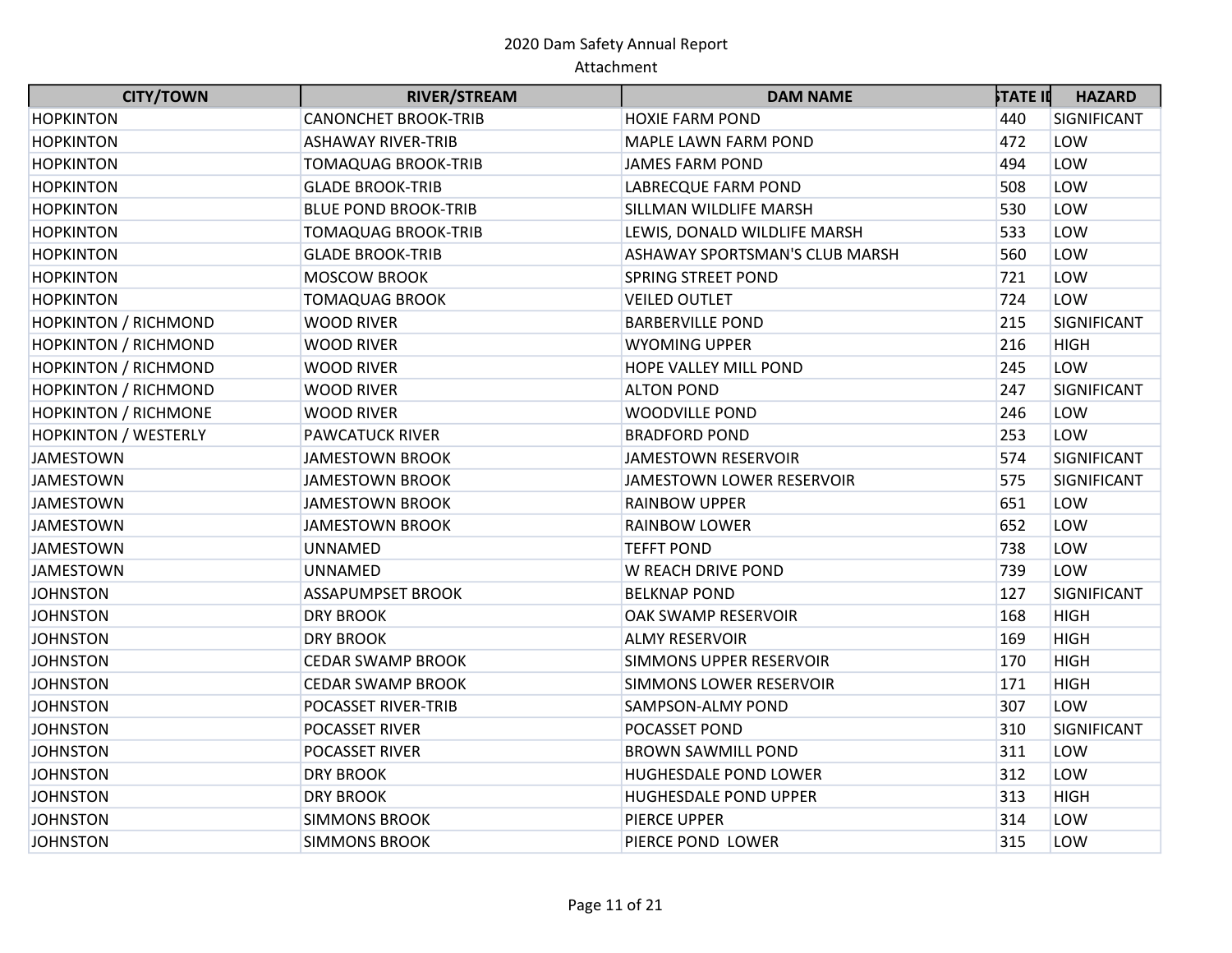| <b>CITY/TOWN</b>            | <b>RIVER/STREAM</b>          | <b>DAM NAME</b>             | <b>STATE II</b> | <b>HAZARD</b> |
|-----------------------------|------------------------------|-----------------------------|-----------------|---------------|
| <b>JOHNSTON</b>             | <b>SIMMONS BROOK</b>         | <b>VICTORIA MILL</b>        | 317             | LOW           |
| <b>JOHNSTON</b>             | <b>SIMMONS BROOK</b>         | PRISCILLA WORSTED           | 319             | LOW           |
| <b>JOHNSTON</b>             | <b>ASSAPUMPSET BROOK</b>     | <b>CAESARVILLE POND</b>     | 323             | SIGNIFICANT   |
| <b>JOHNSTON</b>             | <b>MOSWANSICUT BROOK</b>     | KIMBALL RESERVOIR           | 346             | SIGNIFICANT   |
| <b>JOHNSTON</b>             | POCASSET RIVER               | <b>MEMORIAL PARK POND</b>   | 422             | LOW           |
| <b>JOHNSTON</b>             | <b>POCASSET RIVER-TRIB</b>   | <b>DEXTER FARM POND</b>     | 504             | SIGNIFICANT   |
| <b>JOHNSTON</b>             | <b>REAPER BROOK</b>          | <b>STAMP FARM POND</b>      | 523             | LOW           |
| <b>JOHNSTON</b>             | <b>POCASSET RIVER</b>        | POCASSET UPPER              | 647             | LOW           |
| JOHNSTON / NORTH PROVIDENCE | WOONASQUATUCKET RIVER        | <b>GREYSTONE</b>            | 131             | LOW           |
| JOHNSTON / NORTH PROVIDENCE | WOONASQUATUCKET RIVER        | LYMANSVILLE                 | 134             | LOW           |
| JOHNSTON / PROVIDENCE       | WOONASQUATUCKET RIVER        | <b>MANTON MILL POND</b>     | 135             | LOW           |
| <b>LINCOLN</b>              | <b>MUSSEY BROOK</b>          | <b>MEADER POND</b>          | 086             | LOW           |
| <b>LINCOLN</b>              | <b>MOSHASSUCK RIVER</b>      | <b>BUTTERFLY POND</b>       | 097             | <b>HIGH</b>   |
| <b>LINCOLN</b>              | <b>MOSHASSUCK RIVER</b>      | PEACE POND                  | 098             | LOW           |
| <b>LINCOLN</b>              | <b>MOSHASSUCK RIVER</b>      | MOFFETT POND                | 099             | <b>HIGH</b>   |
| <b>LINCOLN</b>              | <b>MOSHASSUCK RIVER-TRIB</b> | <b>GOLDFISH POND</b>        | 100             | LOW           |
| <b>LINCOLN</b>              | <b>MOSHASSUCK RIVER</b>      | <b>BARNEY POND</b>          | 101             | <b>HIGH</b>   |
| <b>LINCOLN</b>              | <b>THREADMILL BROOK</b>      | <b>OLNEY POND</b>           | 102             | <b>HIGH</b>   |
| <b>LINCOLN</b>              | <b>MOSHASSUCK RIVER</b>      | <b>BLEACHERY POND</b>       | 104             | <b>HIGH</b>   |
| <b>LINCOLN</b>              | <b>MOSHASSUCK RIVER</b>      | <b>LIMEROCK RESERVOIR</b>   | 295             | <b>HIGH</b>   |
| <b>LINCOLN</b>              | <b>HANDY BROOK</b>           | <b>HANDY POND LOWER</b>     | 390             | LOW           |
| <b>LINCOLN</b>              | <b>HANDY BROOK</b>           | <b>HANDY POND UPPER</b>     | 391             | <b>HIGH</b>   |
| <b>LINCOLN</b>              | <b>MOSHASSUCK RIVER-TRIB</b> | <b>BRIDLEWOOD POND</b>      | 408             | <b>HIGH</b>   |
| <b>LINCOLN</b>              | <b>MUSSEY BROOK</b>          | <b>MEMORIAL PARK</b>        | 465             | LOW           |
| <b>LINCOLN</b>              | <b>THREADMILL BROOK</b>      | LINCOLN WOODS CIRCULATION   | 607             | LOW           |
| <b>LINCOLN</b>              | <b>WEST RIVER-TRIB</b>       | <b>CCRI UPPER</b>           | 625             | LOW           |
| <b>LINCOLN</b>              | <b>WEST RIVER-TRIB</b>       | <b>CCRI LOWER</b>           | 626             | LOW           |
| <b>LINCOLN</b>              | <b>WEST RIVER-TRIB</b>       | <b>LINCOLN DOWNS</b>        | 627             | LOW           |
| <b>LINCOLN</b>              | <b>MOSHASSUCK RIVER-TRIB</b> | <b>BRIDLEWOOD UPPER END</b> | 649             | <b>HIGH</b>   |
| <b>LINCOLN</b>              | <b>MOSHASSUCK RIVER</b>      | OLD LOUISQUISSET ROAD POND  | 653             | LOW           |
| LINCOLN / NORTH SMITHFIELD  | <b>CROOKFALL BROOK</b>       | WOONSOCKET RESERVOIR #1     | 070             | <b>HIGH</b>   |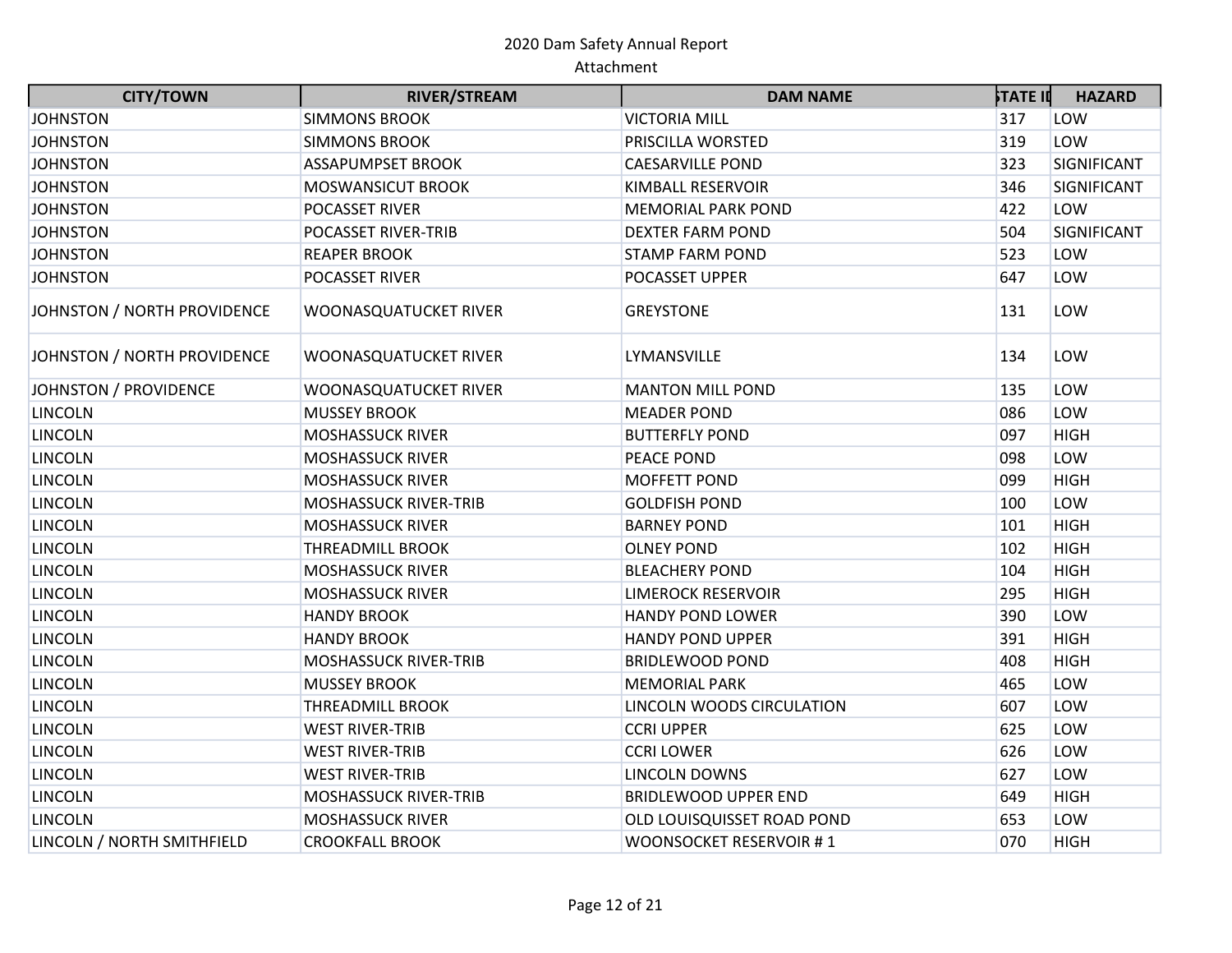| <b>CITY/TOWN</b>       | <b>RIVER/STREAM</b>         | <b>DAM NAME</b>                    | <b>STATE II</b> | <b>HAZARD</b> |
|------------------------|-----------------------------|------------------------------------|-----------------|---------------|
| <b>LITTLE COMPTON</b>  | <b>COLD BROOK</b>           | <b>SIMMONS POND</b>                | 474             | SIGNIFICANT   |
| <b>LITTLE COMPTON</b>  | <b>UNNAMED STREAM</b>       | <b>SHERER POND</b>                 | 483             | LOW           |
| LITTLE COMPTON         | PACHET BROOK                | WATSON, HAROLD E, RESERVOIR        | 485             | <b>HIGH</b>   |
| <b>LITTLE COMPTON</b>  | <b>COLD BROOK</b>           | SIMMONS#2                          | 609             | LOW           |
| LITTLE COMPTON         | <b>COLD BROOK</b>           | SIMMONS#3                          | 610             | LOW           |
| LITTLE COMPTON         | <b>COLD BROOK</b>           | SIMMONS #4                         | 611             | LOW           |
| <b>LITTLE COMPTON</b>  | <b>COLD BROOK</b>           | SIMMONS#5                          | 612             | LOW           |
| LITTLE COMPTON         | <b>COLD BROOK</b>           | SIMMONS#6                          | 613             | LOW           |
| <b>LITTLE COMPTON</b>  | <b>COLD BROOK</b>           | SIMMONS #7                         | 614             | LOW           |
| <b>LITTLE COMPTON</b>  | <b>ADAMSVILLE BROOK</b>     | <b>ADAMSVILLE POND</b>             | 746             | SIGNIFICANT   |
| <b>LITTLE COMPTON</b>  | <b>LONG POND-TRIB</b>       | SAKONNET GOLF COURSE WATERING HOLE | 747             | LOW           |
| <b>MIDDLETOWN</b>      | <b>UNNAMED STREAM</b>       | WANUMETONOMY POND                  | 475             | LOW           |
| <b>MIDDLETOWN</b>      | <b>PARADISE BROOK</b>       | <b>NELSON POND</b>                 | 582             | <b>HIGH</b>   |
| MIDDLETOWN             | <b>MAIDFORD BROOK</b>       | <b>GARDINER POND</b>               | 583             | <b>HIGH</b>   |
| <b>MIDDLETOWN</b>      | <b>BAILEY BROOK</b>         | <b>EASTON POND NORTH</b>           | 584             | <b>HIGH</b>   |
| <b>MIDDLETOWN</b>      | <b>EAST PASSAGE-TRIB</b>    | PRESCOTT FARM                      | 740             | LOW           |
| <b>MIDDLETOWN</b>      | <b>LITTLE CREEK</b>         | NEWPORT MEMORIAL CEMETERY          | 751             | LOW           |
| NARRAGANSETT           | <b>CROOKED BROOK</b>        | <b>CROOKED BROOK POND</b>          | 509             | LOW           |
| NARRAGANSETT           | <b>DEAD MAN BROOK</b>       | <b>MAINELLI FARM POND</b>          | 545             | LOW           |
| NARRAGANSETT           | <b>CROOKED BROOK-TRIB</b>   | <b>SPRAGUE POND LOWER</b>          | 732             | LOW           |
| NARRAGANSETT           | <b>CROOKED BROOK-TRIB</b>   | <b>SPRAGUE POND</b>                | 733             | SIGNIFICANT   |
| NARRAGANSETT           | PETTAQUAMSQUTT RIVER-TRIB   | <b>CRYING BOG</b>                  | 757             | LOW           |
| <b>NEW SHOREHAM</b>    | <b>MILL TAIL BROOK</b>      | BLOCK ISLAND ROD & GUN CLUB POND   | 424             | SIGNIFICANT   |
| <b>NEW SHOREHAM</b>    | <b>MILL TAIL BROOK</b>      | MILL                               | 765             | SIGNIFICANT   |
| NEWPORT / MIDDLETOWN   | <b>BAILEY BROOK</b>         | <b>EASTON POND SOUTH</b>           | 585             | <b>HIGH</b>   |
| <b>NORTH KINGSTOWN</b> | PETTAQUAMSCUTT RIVER-TRIB   | <b>MAYO FARM POND</b>              | 439             | LOW           |
| <b>NORTH KINGSTOWN</b> | <b>MATTATUXET RIVER</b>     | SILVER SPRING LAKE                 | 444             | <b>HIGH</b>   |
| <b>NORTH KINGSTOWN</b> | WANNACHECOMECUT BROOK       | <b>WERTZ + VIALL POND</b>          | 471             | LOW           |
| <b>NORTH KINGSTOWN</b> | MATTATUXET RIVER-TRIB       | <b>BALD HILL NURSERY POND</b>      | 497             | LOW           |
| <b>NORTH KINGSTOWN</b> | <b>MATTATUXET RIVER</b>     | <b>CARR POND</b>                   | 513             | <b>HIGH</b>   |
| <b>NORTH KINGSTOWN</b> | <b>DUCK COVE BROOK-TRIB</b> | <b>MILL POND</b>                   | 536             | LOW           |
| <b>NORTH KINGSTOWN</b> | <b>ANNAQUATUCKET RIVER</b>  | <b>HAMILTON RESERVOIR</b>          | 550             | SIGNIFICANT   |
| <b>NORTH KINGSTOWN</b> | POTOWOMUT RIVER             | POTOWOMUT POND                     | 551             | LOW           |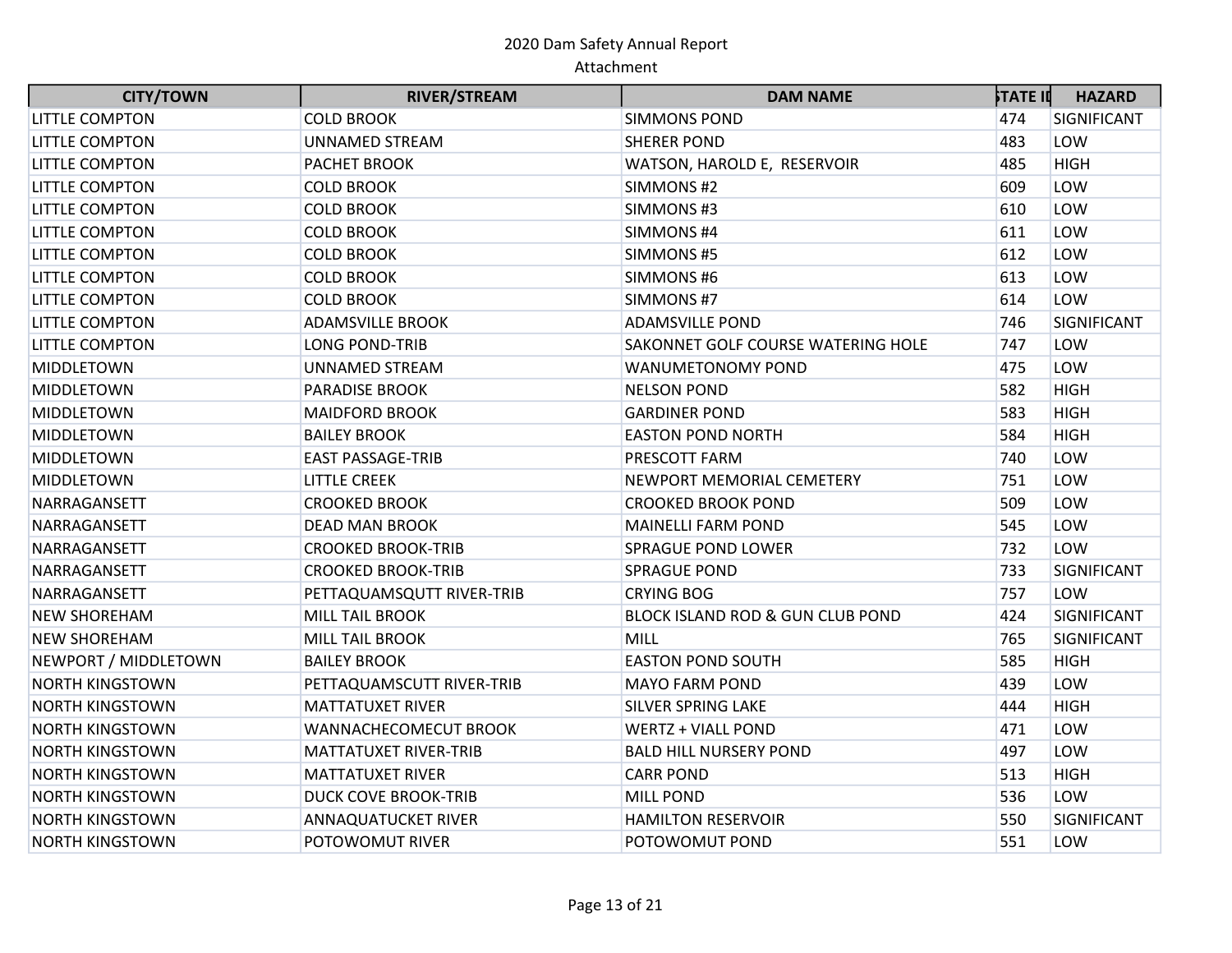| <b>CITY/TOWN</b>            | <b>RIVER/STREAM</b>        | <b>DAM NAME</b>                        | <b>STATE II</b> | <b>HAZARD</b> |
|-----------------------------|----------------------------|----------------------------------------|-----------------|---------------|
| <b>NORTH KINGSTOWN</b>      | <b>SAND HILL BROOK</b>     | <b>TAYLOR POND</b>                     | 552             | LOW           |
| <b>NORTH KINGSTOWN</b>      | <b>ANNAQUATUCKET RIVER</b> | <b>BELLEVILLE POND</b>                 | 553             | SIGNIFICANT   |
| <b>NORTH KINGSTOWN</b>      | <b>SAND HILL BROOK</b>     | <b>DAVISVILLE MILL POND</b>            | 569             | LOW           |
| <b>NORTH KINGSTOWN</b>      | ANNAQUATUCKET RIVER        | <b>RODMAN MILL</b>                     | 615             | <b>HIGH</b>   |
| <b>NORTH KINGSTOWN</b>      | <b>CHIPUXET RIVER-TRIB</b> | <b>SLOCUM WOODS</b>                    | 693             | <b>HIGH</b>   |
| <b>NORTH KINGSTOWN</b>      | <b>SAND HILL BROOK</b>     | SANDHILL                               | 703             | LOW           |
| <b>NORTH KINGSTOWN</b>      | ANNAQUATUCKET RIVER-TRIB   | <b>SECRET LAKE</b>                     | 704             | SIGNIFICANT   |
| <b>NORTH KINGSTOWN</b>      | ANNAQUATUCKET RIVER-TRIB   | <b>SECRET LAKE LOWER</b>               | 705             | LOW           |
| <b>NORTH KINGSTOWN</b>      | ANNAQUATUCKET RIVER        | <b>SIERSTORPFF</b>                     | 706             | LOW           |
| <b>NORTH KINGSTOWN</b>      | <b>MATTATUXET RIVER</b>    | <b>SHADY LEA MILL</b>                  | 708             | <b>HIGH</b>   |
| <b>NORTH KINGSTOWN</b>      | ANNAQUATUCKET RIVER-TRIB   | <b>KETTLE HOLE</b>                     | 709             | LOW           |
| <b>NORTH KINGSTOWN</b>      | <b>CHIPUXET RIVER-TRIB</b> | <b>SLOCUM ROAD UPPER</b>               | 710             | <b>HIGH</b>   |
| <b>NORTH KINGSTOWN</b>      | SOLVER SPRING LAKE-TRIB    | PENDAR ROAD                            | 712             | LOW           |
| <b>NORTH KINGSTOWN</b>      |                            | SODCO                                  | 767             | LOW           |
| <b>NORTH PROVIDENCE</b>     | <b>WEST RIVER</b>          | <b>WENSCOTT RESERVOIR</b>              | 084             | <b>HIGH</b>   |
| <b>NORTH PROVIDENCE</b>     | <b>WEST RIVER</b>          | <b>GENEVA SPORTSMEN'S CLUB POND</b>    | 085             | LOW           |
| <b>NORTH PROVIDENCE</b>     | <b>SHIPPEE BROOK</b>       | <b>SHIPPEE POND</b>                    | 095             | LOW           |
| <b>NORTH PROVIDENCE</b>     | WOONASQUATUCKET RIVER      | <b>ALLENDALE POND</b>                  | 133             | LOW           |
| <b>NORTH PROVIDENCE</b>     | <b>WEST RIVER</b>          | <b>DOUGLAS TERRACE POND</b>            | 654             | LOW           |
| <b>NORTH PROVIDENCE</b>     | <b>WEST RIVER-TRIB</b>     | LOUISQUISSET FLOOD CONTROL             | 760             | <b>HIGH</b>   |
| NORTH PROVIDENCE / JOHNSTON | WOONASQUATUCKET RIVER      | <b>CENTREDALE</b>                      | 132             | LOW           |
| <b>NORTH SMITHFIELD</b>     | <b>BRANCH RIVER</b>        | SLATERSVILLE RESERVOIR UPPER           | 043             | <b>HIGH</b>   |
| <b>NORTH SMITHFIELD</b>     | <b>BRANCH RIVER</b>        | SLATERSVILLE UPPER TRENCH RETURN NO. 1 | 044             | LOW           |
| <b>NORTH SMITHFIELD</b>     | <b>BRANCH RIVER</b>        | SLATERSVILLE UPPER INTERMEDIATE        | 045             | LOW           |
| <b>NORTH SMITHFIELD</b>     | <b>BRANCH RIVER</b>        | SLATERSVILLE RESERVOIR MIDDLE          | 046             | <b>HIGH</b>   |
| <b>NORTH SMITHFIELD</b>     | <b>BRANCH RIVER</b>        | SLATERSVILLE RESERVOIR LOWER           | 047             | SIGNIFICANT   |
| <b>NORTH SMITHFIELD</b>     | <b>BRANCH RIVER</b>        | <b>FORESTDALE POND</b>                 | 048             | <b>HIGH</b>   |
| <b>NORTH SMITHFIELD</b>     | <b>TROUT BROOK</b>         | O'HARA POND                            | 053             | LOW           |
| <b>NORTH SMITHFIELD</b>     | <b>DAWLEY BROOK</b>        | <b>PRATT POND</b>                      | 055             | LOW           |
| <b>NORTH SMITHFIELD</b>     | <b>CHERRY BROOK</b>        | <b>TODD'S POND</b>                     | 067             | LOW           |
| <b>NORTH SMITHFIELD</b>     | WOONASQUATUCKET RIVER      | PRIMROSE POND LOWER                    | 107             | LOW           |
| <b>NORTH SMITHFIELD</b>     | <b>BLACKSTONE RIVER</b>    | <b>BLACKSTONE</b>                      | 393             | LOW           |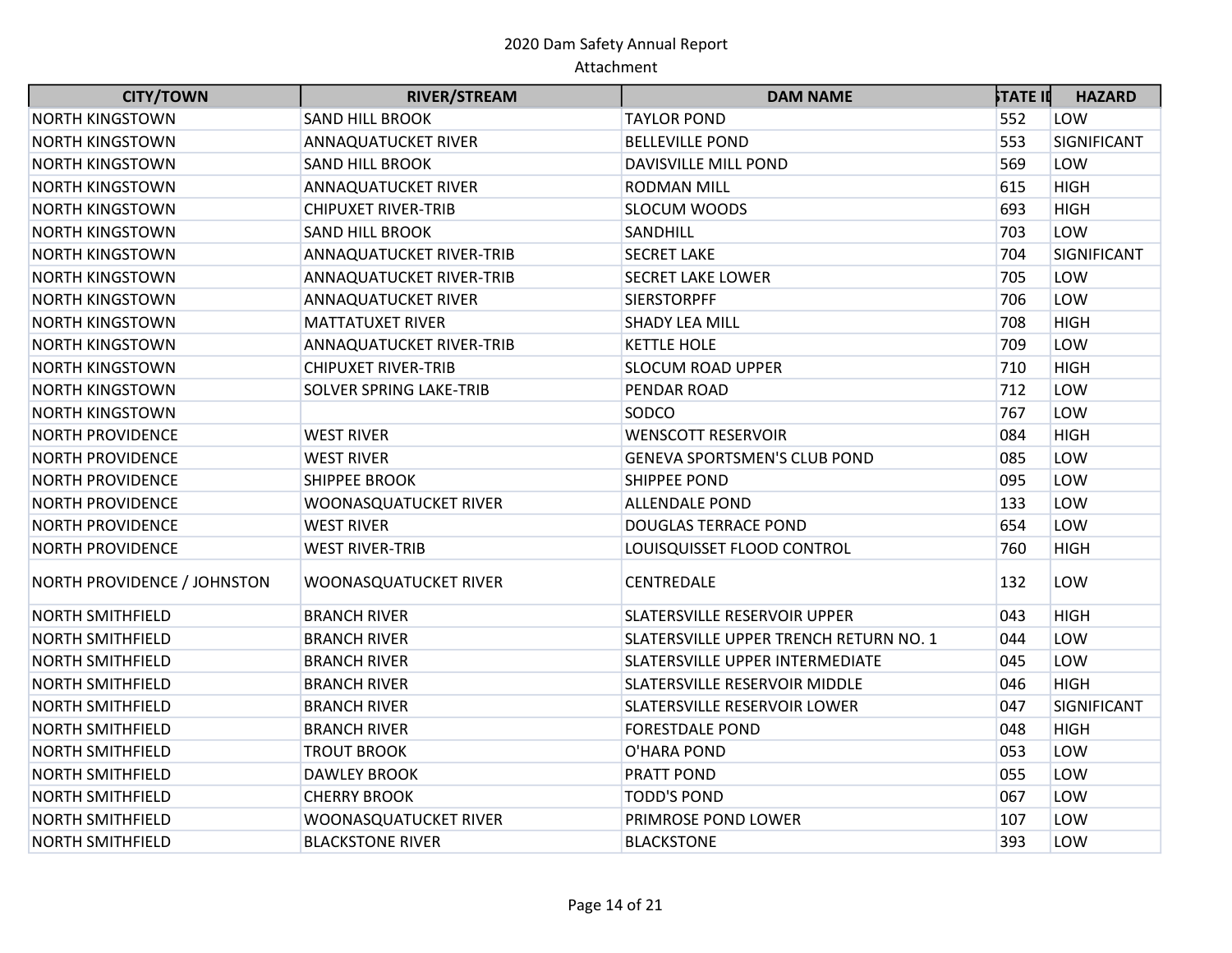| <b>CITY/TOWN</b>              | <b>RIVER/STREAM</b>        | <b>DAM NAME</b>                | <b>STATE II</b> | <b>HAZARD</b> |
|-------------------------------|----------------------------|--------------------------------|-----------------|---------------|
| <b>NORTH SMITHFIELD</b>       | <b>TROUT BROOK</b>         | FLY & FISH CLUB                | 416             | LOW           |
| <b>NORTH SMITHFIELD</b>       | WOONASQUATUCKET RIVER      | MINGOLA POND                   | 417             | LOW           |
| <b>NORTH SMITHFIELD</b>       | WOONASQUATUCKET RIVER      | <b>CESARIO POND</b>            | 418             | LOW           |
| <b>NORTH SMITHFIELD</b>       | WOONASQUATUCKET RIVER      | <b>GARDNER FARM POND</b>       | 460             | LOW           |
| <b>NORTH SMITHFIELD</b>       | <b>RANKIN BROOK</b>        | <b>WINSOR FARM POND</b>        | 491             | LOW           |
| <b>NORTH SMITHFIELD</b>       | <b>TROUT BROOK</b>         | FORT FARM POND #1              | 539             | LOW           |
| <b>NORTH SMITHFIELD</b>       | <b>UNNAMED STREAM</b>      | <b>CHESTER ST. POND</b>        | 599             | LOW           |
| <b>NORTH SMITHFIELD</b>       | <b>TROUT BROOK</b>         | <b>BOURGET COURT POND</b>      | 631             | LOW           |
| <b>NORTH SMITHFIELD</b>       | <b>RANKIN BROOK</b>        | <b>KAREN MARIE DRIVE POND</b>  | 632             | LOW           |
| NORTH SMITHFIELD / SMITHFIELD | <b>CROOKFALL BROOK</b>     | WOONSOCKET RESERVOIR #3        | 068             | <b>HIGH</b>   |
| <b>PAWTUCKET</b>              | <b>BLACKSTONE RIVER</b>    | <b>PAWTUCKET UPPER</b>         | 065             | LOW           |
| <b>PAWTUCKET</b>              | <b>BLACKSTONE RIVER</b>    | <b>PAWTUCKET LOWER</b>         | 066             | LOW           |
| <b>PAWTUCKET</b>              | <b>TEN MILE RIVER</b>      | <b>LEBANON MILL</b>            | 293             | LOW           |
| <b>PAWTUCKET</b>              | <b>TEN MILE RIVER</b>      | TEN MILE RESERVATION           | 294             | LOW           |
| <b>PAWTUCKET</b>              | <b>TEN MILE RIVER</b>      | <b>SLATER PARK</b>             | 702             | LOW           |
| PORTSMOUTH                    | <b>LAWTON VALLEY BROOK</b> | <b>LAWTON VALLEY RESERVOIR</b> | 395             | <b>HIGH</b>   |
| PORTSMOUTH                    | <b>UNNAMED STREAM</b>      | <b>HIRSCH FARM POND</b>        | 438             | LOW           |
| PORTSMOUTH                    | <b>BARKER BROOK</b>        | PORTSMOUTH ABBEY POND          | 546             | LOW           |
| PORTSMOUTH                    | <b>LAWTON VALLEY BROOK</b> | <b>SISSON POND</b>             | 580             | <b>HIGH</b>   |
| <b>PORTSMOUTH</b>             | <b>LAWTON VALLEY BROOK</b> | <b>ST MARYS POND</b>           | 581             | <b>HIGH</b>   |
| PORTSMOUTH                    | <b>EAST PASSAGE-TRIB</b>   | MELVILLE #1                    | 761             | SIGNIFICANT   |
| <b>PORTSMOUTH</b>             | <b>EAST PASSAGE-TRIB</b>   | MELVILLE #2                    | 762             | LOW           |
| PORTSMOUTH                    | <b>EAST PASSAGE-TRIB</b>   | MELVILLE #3                    | 763             | LOW           |
| <b>PROVIDENCE</b>             | <b>WEST RIVER</b>          | <b>WHIPPLE POND</b>            | 090             | LOW           |
| <b>PROVIDENCE</b>             | <b>WEST RIVER</b>          | <b>WANSKUCK POND</b>           | 091             | LOW           |
| <b>PROVIDENCE</b>             | <b>WEST RIVER-TRIB</b>     | <b>CANADA UPPER POND</b>       | 093             | SIGNIFICANT   |
| <b>PROVIDENCE</b>             | <b>WEST RIVER</b>          | <b>CANADA LOWER POND</b>       | 094             | LOW           |
| <b>PROVIDENCE</b>             | <b>MOSHASSUCK RIVER</b>    | <b>AMERICAN SCREW</b>          | 106             | LOW           |
| <b>PROVIDENCE</b>             | WOONASQUATUCKET RIVER      | <b>ATLANTIC MILLS POND</b>     | 138             | LOW           |
| <b>PROVIDENCE</b>             | WOONASQUATUCKET RIVER      | <b>RISING SUN POND</b>         | 140             | LOW           |
| <b>PROVIDENCE</b>             | <b>MASHAPAUG BROOK</b>     | <b>MASHAPAUG POND</b>          | 174             | LOW           |
| <b>PROVIDENCE</b>             | <b>MASHAPAUG BROOK</b>     | <b>CUNLIFF POND</b>            | 300             | SIGNIFICANT   |
| <b>RICHMOND</b>               | <b>BEAVER RIVER</b>        | <b>DECAPPETT POND</b>          | 230             | LOW           |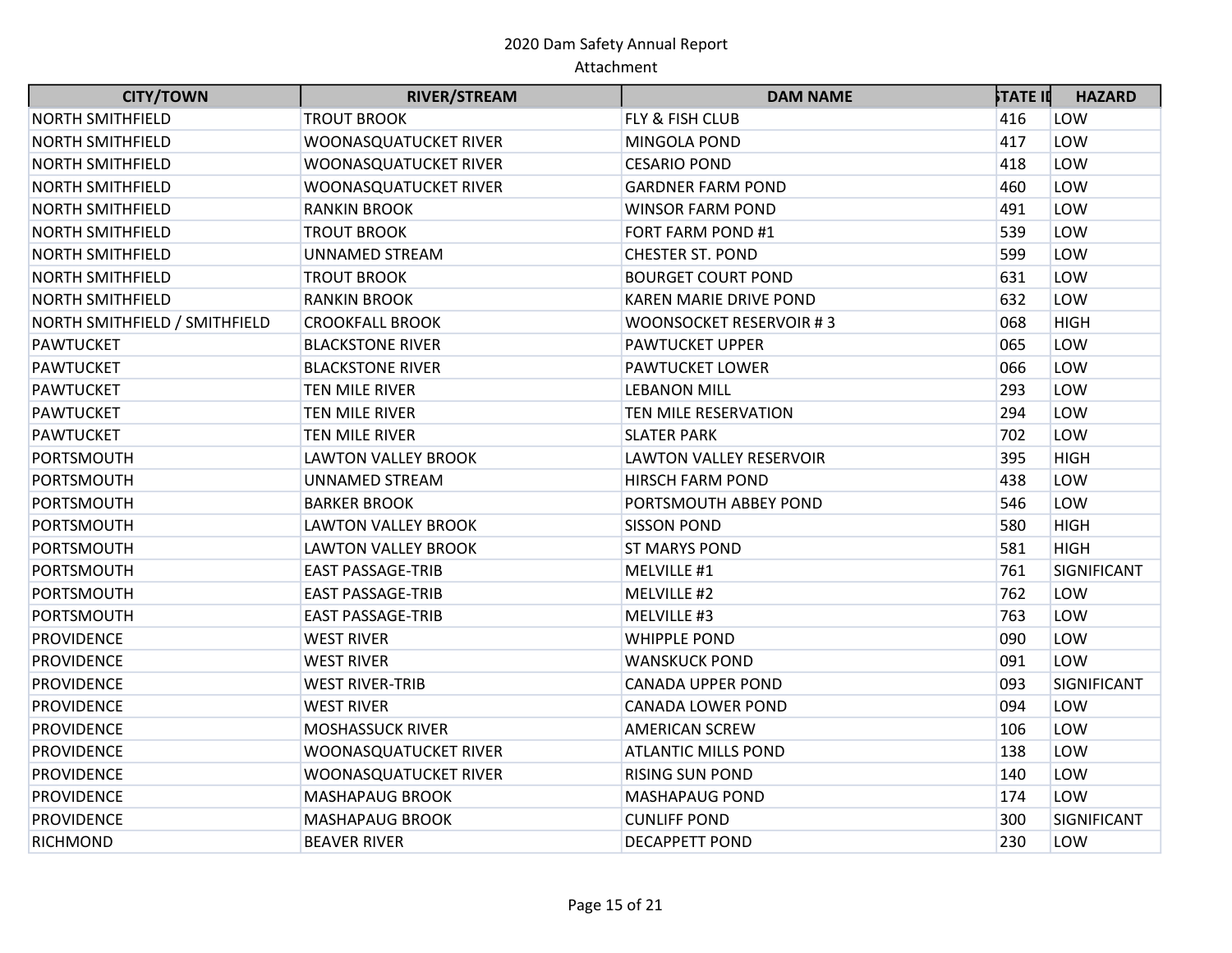| <b>CITY/TOWN</b> | <b>RIVER/STREAM</b>             | <b>DAM NAME</b>                     | <b>STATE II</b> | <b>HAZARD</b> |
|------------------|---------------------------------|-------------------------------------|-----------------|---------------|
| <b>RICHMOND</b>  | <b>BEAVER RIVER</b>             | <b>TUG HOLLOW POND</b>              | 232             | LOW           |
| <b>RICHMOND</b>  | <b>WHITE BROOK</b>              | <b>LILLIBRIDGE POND</b>             | 259             | LOW           |
| <b>RICHMOND</b>  | <b>WHITE BROOK-TRIB</b>         | <b>WELLS POND</b>                   | 260             | LOW           |
| <b>RICHMOND</b>  | <b>WHITE BROOK</b>              | <b>WHITE'S POND</b>                 | 261             | <b>HIGH</b>   |
| <b>RICHMOND</b>  | <b>MEADOW BROOK</b>             | WOOD RIVER JUNCTION                 | 273             | SIGNIFICANT   |
| <b>RICHMOND</b>  | <b>WHITE BROOK</b>              | <b>TANNER POND</b>                  | 280             | LOW           |
| RICHMOND         | <b>DIAMOND BROOK</b>            | <b>HABEREK FARM POND</b>            | 458             | LOW           |
| <b>RICHMOND</b>  | <b>WHITE BROOK</b>              | <b>DUCK POND</b>                    | 466             | LOW           |
| <b>RICHMOND</b>  | <b>DIAMOND BROOK</b>            | <b>CAROLINA TROUT POND</b>          | 476             | LOW           |
| <b>RICHMOND</b>  | UNNAMED                         | <b>BAILEY</b>                       | 717             | LOW           |
| <b>RICHMOND</b>  | <b>BEAVER RIVER-TRIB</b>        | TUG HOLLOW ROAD POND                | 718             | LOW           |
| <b>RICHMOND</b>  |                                 | <b>CEKALA</b>                       | 769             | LOW           |
| <b>SCITUATE</b>  | PAWTUXET RIVER-NORTH BRANCH     | <b>HOPE</b>                         | 160             | SIGNIFICANT   |
| <b>SCITUATE</b>  | PAWTUXET RIVER-NORTH BRANCH     | <b>GAINER MEMORIAL</b>              | 161             | <b>HIGH</b>   |
| <b>SCITUATE</b>  | <b>MOSWANSICUT BROOK</b>        | MOSWANSICUT POND                    | 162             | SIGNIFICANT   |
| <b>SCITUATE</b>  | <b>PONAGANSET RIVER</b>         | <b>BARDEN RESERVOIR</b>             | 164             | SIGNIFICANT   |
| <b>SCITUATE</b>  | <b>PAWTUXET RIVER</b>           | <b>FISKEVILLE</b>                   | 192             | LOW           |
| <b>SCITUATE</b>  | <b>WILBUR HOLLOW BROOK</b>      | <b>BURTON POND</b>                  | 329             | LOW           |
| <b>SCITUATE</b>  | <b>WILBUR HOLLOW BROOK</b>      | POTTERVILLE POND                    | 330             | LOW           |
| <b>SCITUATE</b>  | <b>WILBUR HOLLOW BROOK</b>      | POTTER POND                         | 331             | LOW           |
| <b>SCITUATE</b>  | <b>WILBUR HOLLOW BROOK</b>      | <b>ABNER'S POND</b>                 | 332             | LOW           |
| <b>SCITUATE</b>  | <b>WESTCONNAUG BROOK</b>        | PEABODY RESERVOIR LOWER             | 344             | LOW           |
| <b>SCITUATE</b>  | <b>WESTCONNAUG BROOK</b>        | <b>JORDAN POND</b>                  | 345             | SIGNIFICANT   |
| <b>SCITUATE</b>  | PEEPTOAD BROOK                  | PEEPTOAD POND                       | 351             | SIGNIFICANT   |
| <b>SCITUATE</b>  | PAWTUXET RIVER-NORTH BRANCH     | HORSESHOE                           | 360             | SIGNIFICANT   |
| <b>SCITUATE</b>  | <b>BRANDY BROOK</b>             | PINE SWAMP RESERVOIR #1             | 361             | SIGNIFICANT   |
| <b>SCITUATE</b>  | <b>UNNAMED STREAM</b>           | PINE SWAMP RESERVOIR #2 (AUX TO #1) | 362             | LOW           |
| <b>SCITUATE</b>  | <b>BRANDY BROOK</b>             | <b>DUCK POND</b>                    | 363             | LOW           |
| <b>SCITUATE</b>  | <b>BRANDY BROOK</b>             | <b>MATHEWSON POND</b>               | 364             | LOW           |
| <b>SCITUATE</b>  | <b>KING BROOK</b>               | <b>KING POND</b>                    | 367             | LOW           |
| <b>SCITUATE</b>  | <b>WILBUR HOLLOW BROOK-TRIB</b> | PECK FARM POND                      | 511             | LOW           |
| <b>SCITUATE</b>  | <b>COLVIN BROOK-TRIB</b>        | <b>KEEBLER FARM POND</b>            | 542             | LOW           |
| <b>SCITUATE</b>  | <b>CORK BROOK</b>               | <b>SUDDARD LANE POND</b>            | 643             | LOW           |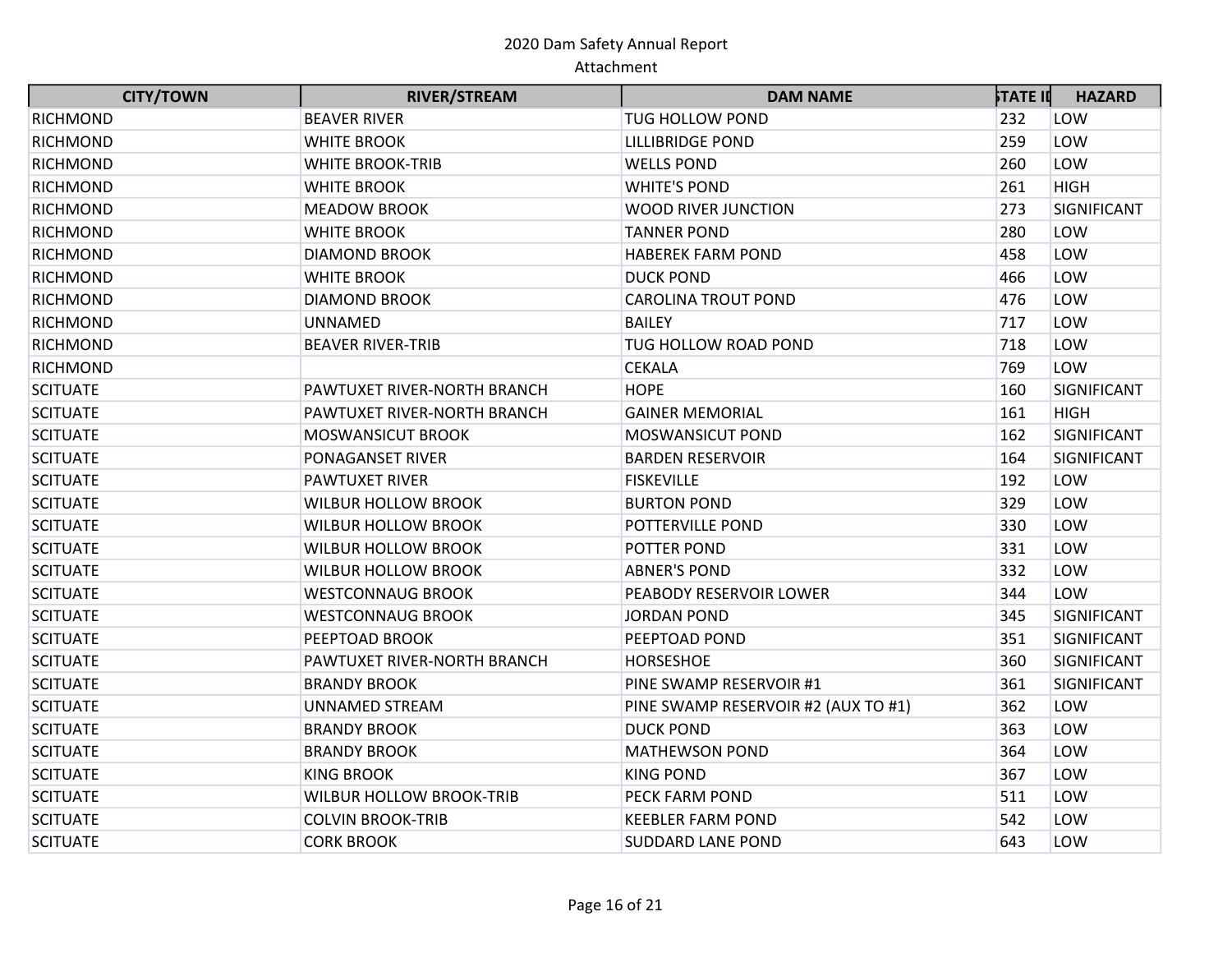| <b>CITY/TOWN</b>  | <b>RIVER/STREAM</b>            | <b>DAM NAME</b>               | <b>STATE II</b> | <b>HAZARD</b> |
|-------------------|--------------------------------|-------------------------------|-----------------|---------------|
| <b>SCITUATE</b>   | <b>SPRUCE BROOK</b>            | <b>FOUR CORNERS</b>           | 644             | LOW           |
| <b>SCITUATE</b>   | <b>SCITUATE RESERVOIR-TRIB</b> | <b>THEATER POND</b>           | 646             | LOW           |
| <b>SCITUATE</b>   | <b>BRANDY BROOK</b>            | <b>SHOESTRING MILL</b>        | 648             | SIGNIFICANT   |
| <b>SCITUATE</b>   | <b>RUSH BROOK</b>              | <b>TEDDY DEXTER</b>           | 650             | LOW           |
| <b>SCITUATE</b>   | <b>KENT BROOK</b>              | <b>BETTY</b>                  | 657             | LOW           |
| <b>SCITUATE</b>   | <b>BRANDY BROOK</b>            | SAUNDERSVILLE                 | 754             | LOW           |
| <b>SMITHFIELD</b> | <b>WEST RIVER</b>              | <b>GOULD POND</b>             | 096             | LOW           |
| <b>SMITHFIELD</b> | <b>WOONASQUATUCKET RIVER</b>   | STILLWATER RESERVOIR          | 108             | <b>HIGH</b>   |
| <b>SMITHFIELD</b> | WOONASQUATUCKET RIVER          | <b>STILLWATER POND</b>        | 109             | SIGNIFICANT   |
| <b>SMITHFIELD</b> | WOONASQUATUCKET RIVER          | <b>CAPRON POND</b>            | 110             | LOW           |
| <b>SMITHFIELD</b> | <b>STILLWATER RIVER</b>        | <b>GREENVILLE MILL POND</b>   | 112             | LOW           |
| <b>SMITHFIELD</b> | <b>STILLWATER RIVER</b>        | <b>KNIGHT MILL POND</b>       | 113             | LOW           |
| <b>SMITHFIELD</b> | <b>STILLWATER RIVER</b>        | STILLWATER MILL POND          | 114             | LOW           |
| <b>SMITHFIELD</b> | <b>STILLWATER RIVER-TRIB</b>   | <b>SLACK RESERVOIR</b>        | 115             | <b>HIGH</b>   |
| <b>SMITHFIELD</b> | <b>SLACK RESERVOIR BROOK</b>   | <b>HOPKINS POND</b>           | 116             | <b>HIGH</b>   |
| <b>SMITHFIELD</b> | <b>SLACK RESERVOIR BROOK</b>   | <b>MOWRY POND</b>             | 117             | LOW           |
| <b>SMITHFIELD</b> | <b>HAWKINS BROOK</b>           | <b>SEBILLE POND</b>           | 119             | LOW           |
| <b>SMITHFIELD</b> | <b>STILLWATER RIVER-TRIB</b>   | SPRAGUE UPPER RESERVOIR       | 120             | <b>HIGH</b>   |
| <b>SMITHFIELD</b> | <b>STILLWATER RIVER-TRIB</b>   | SPRAGUE LOWER RESERVOIR       | 121             | <b>HIGH</b>   |
| <b>SMITHFIELD</b> | <b>REAPER BROOK</b>            | <b>GRANITE MILL POND</b>      | 122             | LOW           |
| <b>SMITHFIELD</b> | <b>REAPER BROOK</b>            | <b>HAWKINS POND</b>           | 123             | SIGNIFICANT   |
| <b>SMITHFIELD</b> | <b>REAPER BROOK</b>            | <b>REAPER POND</b>            | 124             | LOW           |
| <b>SMITHFIELD</b> | <b>REAPER BROOK</b>            | <b>MOUNTAINDALE RESERVOIR</b> | 125             | LOW           |
| <b>SMITHFIELD</b> | <b>WOONASQUATUCKET RIVER</b>   | <b>GEORGIAVILLE POND</b>      | 126             | <b>HIGH</b>   |
| <b>SMITHFIELD</b> | WOONASQUATUCKET RIVER          | <b>ESMOND MILL UPPER POND</b> | 128             | LOW           |
| <b>SMITHFIELD</b> | WOONASQUATUCKET RIVER          | ESMOND MILL MIDDLE POND       | 129             | LOW           |
| <b>SMITHFIELD</b> | WOONASQUATUCKET RIVER          | <b>ESMOND MILL LOWER POND</b> | 130             | LOW           |
| <b>SMITHFIELD</b> | <b>HARRIS BROOK</b>            | <b>HARRIS POND</b>            | 142             | LOW           |
| <b>SMITHFIELD</b> | WOONASQUATUCKET RIVER-TRIB     | <b>COMSTOCK FARM POND</b>     | 428             | LOW           |
| <b>SMITHFIELD</b> | STILLWATER RIVER-TRIB          | <b>CONNETTI FARM POND</b>     | 435             | LOW           |
| <b>SMITHFIELD</b> | WOONASQUATUCKET RIVER-TRIB     | <b>CONNER FARM POND</b>       | 451             | LOW           |
| <b>SMITHFIELD</b> | <b>STILLWATER RIVER-TRIB</b>   | <b>LOCKWOOD FARM POND</b>     | 456             | LOW           |
| <b>SMITHFIELD</b> | <b>STILLWATER RIVER-TRIB</b>   | <b>ADLER'S FARM POND #1</b>   | 520             | LOW           |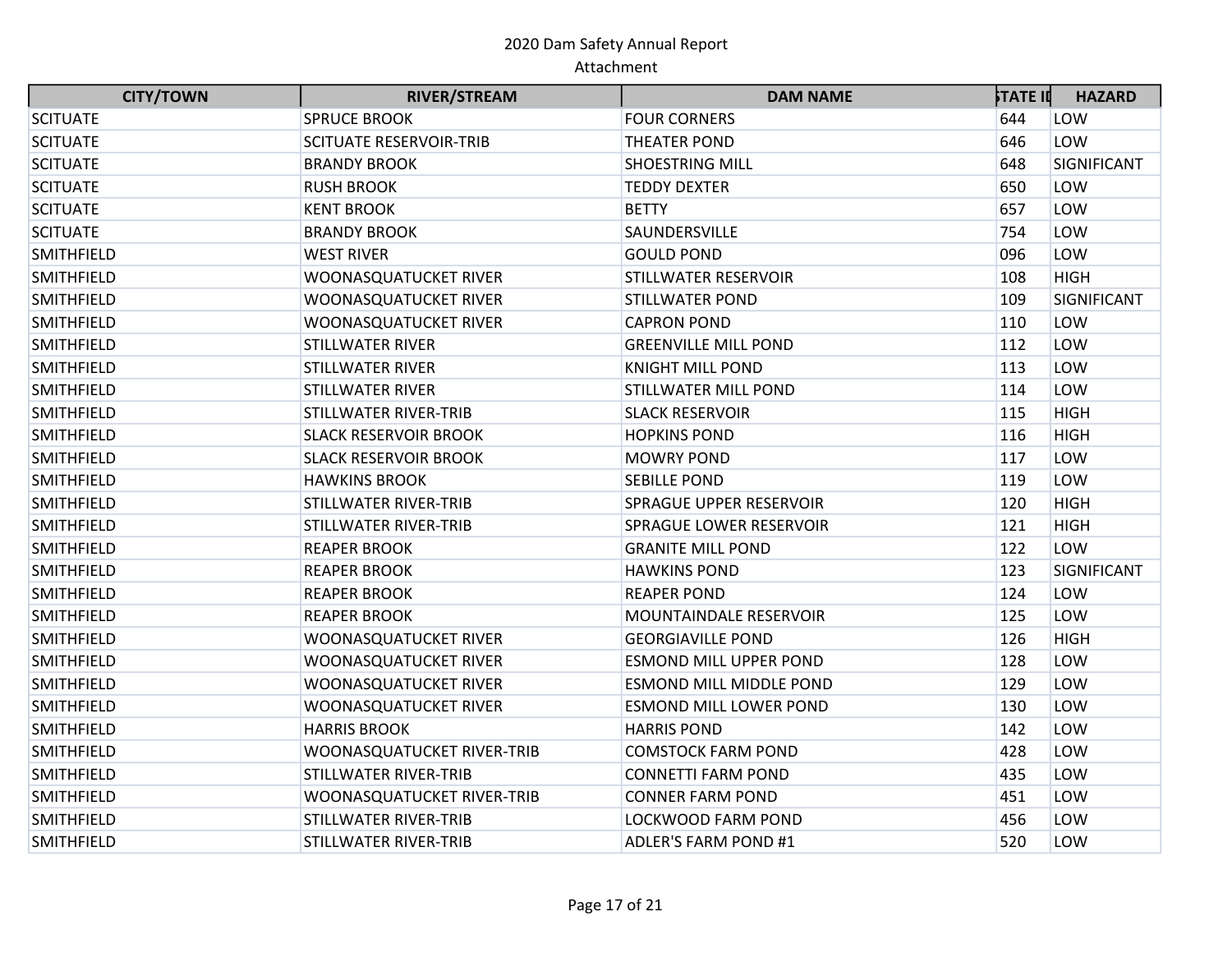| <b>CITY/TOWN</b>       | <b>RIVER/STREAM</b>         | <b>DAM NAME</b>                | <b>STATE II</b> | <b>HAZARD</b> |
|------------------------|-----------------------------|--------------------------------|-----------------|---------------|
| <b>SMITHFIELD</b>      | WOONASQUATUCKET RIVER-TRIB  | <b>GOULDS</b>                  | 628             | LOW           |
| SMITHFIELD             | WOONASQUATUCKET RIVER-TRIB  | WOLF HILL ROAD POND            | 629             | LOW           |
| <b>SMITHFIELD</b>      | <b>NINE FOOT BROOK</b>      | <b>JIM EVANS ROAD POND</b>     | 737             | LOW           |
| <b>SOUTH KINGSTOWN</b> | <b>GLEN ROCK BROOK</b>      | <b>GLEN ROCK LOWER POND</b>    | 233             | LOW           |
| <b>SOUTH KINGSTOWN</b> | <b>GLEN ROCK BROOK</b>      | <b>GLEN ROCK MIDDLE POND</b>   | 234             | LOW           |
| <b>SOUTH KINGSTOWN</b> | <b>GLEN ROCK BROOK</b>      | <b>GLEN ROCK UPPER POND</b>    | 235             | LOW           |
| <b>SOUTH KINGSTOWN</b> | <b>USQUEPAUG RIVER</b>      | <b>GLEN ROCK RESERVOIR</b>     | 236             | SIGNIFICANT   |
| SOUTH KINGSTOWN        | <b>WHITE HORN BROOK</b>     | <b>BISCUIT CITY POND</b>       | 278             | LOW           |
| SOUTH KINGSTOWN        | <b>CHICKSHEEN BROOK</b>     | YAWGOO POND                    | 290             | LOW           |
| <b>SOUTH KINGSTOWN</b> | <b>SAUGATUCKET RIVER</b>    | <b>WAKEFIELD POND</b>          | 425             | <b>HIGH</b>   |
| <b>SOUTH KINGSTOWN</b> | <b>SAUGATUCKET RIVER</b>    | PEACE DALE POND                | 426             | <b>HIGH</b>   |
| SOUTH KINGSTOWN        | <b>USQUEPAUG RIVER</b>      | <b>CONGDON FARM POND</b>       | 447             | LOW           |
| <b>SOUTH KINGSTOWN</b> | <b>UNNAMED STREAM</b>       | <b>KENYON FARM POND</b>        | 449             | LOW           |
| <b>SOUTH KINGSTOWN</b> | <b>ROCKY BROOK</b>          | <b>WILD LIFE MARSH</b>         | 521             | LOW           |
| <b>SOUTH KINGSTOWN</b> | <b>ROCKY BROOK</b>          | <b>HEFLER FARM POND</b>        | 525             | <b>HIGH</b>   |
| <b>SOUTH KINGSTOWN</b> | <b>PAWCATUCK RIVER</b>      | <b>GREAT SWAMP GOOSE MARSH</b> | 531             | LOW           |
| <b>SOUTH KINGSTOWN</b> | <b>SAUGATUCKET RIVER</b>    | <b>INDIAN LAKE</b>             | 537             | LOW           |
| <b>SOUTH KINGSTOWN</b> | <b>ROCKY BROOK</b>          | <b>ASA POND</b>                | 549             | <b>HIGH</b>   |
| <b>SOUTH KINGSTOWN</b> | <b>INDIAN RUN</b>           | <b>INDIAN RUN</b>              | 573             | SIGNIFICANT   |
| <b>SOUTH KINGSTOWN</b> | <b>ROCKY BROOK</b>          | PEACEDALE RESERVOIR            | 578             | LOW           |
| <b>SOUTH KINGSTOWN</b> | <b>ROCKY BROOK</b>          | <b>ROCKY BROOK RESERVOIR</b>   | 579             | SIGNIFICANT   |
| <b>SOUTH KINGSTOWN</b> | <b>GENESEE BROOK</b>        | SHERMAN FARM                   | 588             | LOW           |
| SOUTH KINGSTOWN        | <b>USQUEPAUG RIVER</b>      | <b>HIDDEN OUTLET</b>           | 723             | LOW           |
| <b>SOUTH KINGSTOWN</b> | <b>GREEN HILL POND-TRIB</b> | <b>FACTORY POND</b>            | 728             | LOW           |
| <b>SOUTH KINGSTOWN</b> | <b>GREEN HILL POND-TRIB</b> | PARTY SHACK POND               | 729             | LOW           |
| SOUTH KINGSTOWN        | <b>SAUGATUCKET RIVER</b>    | <b>MOOREFIELD</b>              | 730             | LOW           |
| <b>SOUTH KINGSTOWN</b> | <b>BREAKHEART BROOK</b>     | <b>SWAMPY</b>                  | 731             | LOW           |
| <b>TIVERTON</b>        | <b>BORDEN BROOK</b>         | <b>NONQUIT POND</b>            | 396             | SIGNIFICANT   |
| <b>TIVERTON</b>        | <b>ADAMSVILLE BROOK</b>     | <b>MILL POND</b>               | 467             | SIGNIFICANT   |
| <b>TIVERTON</b>        | <b>SAKONNET RIVER-TRIB</b>  | <b>CREAMER</b>                 | 742             | <b>HIGH</b>   |
| <b>TIVERTON</b>        | <b>SUCKER BROOK</b>         | <b>EAGLEVILLE</b>              | 749             | LOW           |
| <b>TIVERTON</b>        | <b>SUCKER BROOK</b>         | <b>STAFFORD</b>                | 770             | SIGNIFICANT   |
| WARREN                 | KICKAMUIT RIVER-TRIB        | <b>MANCHESTER POND</b>         | 443             | LOW           |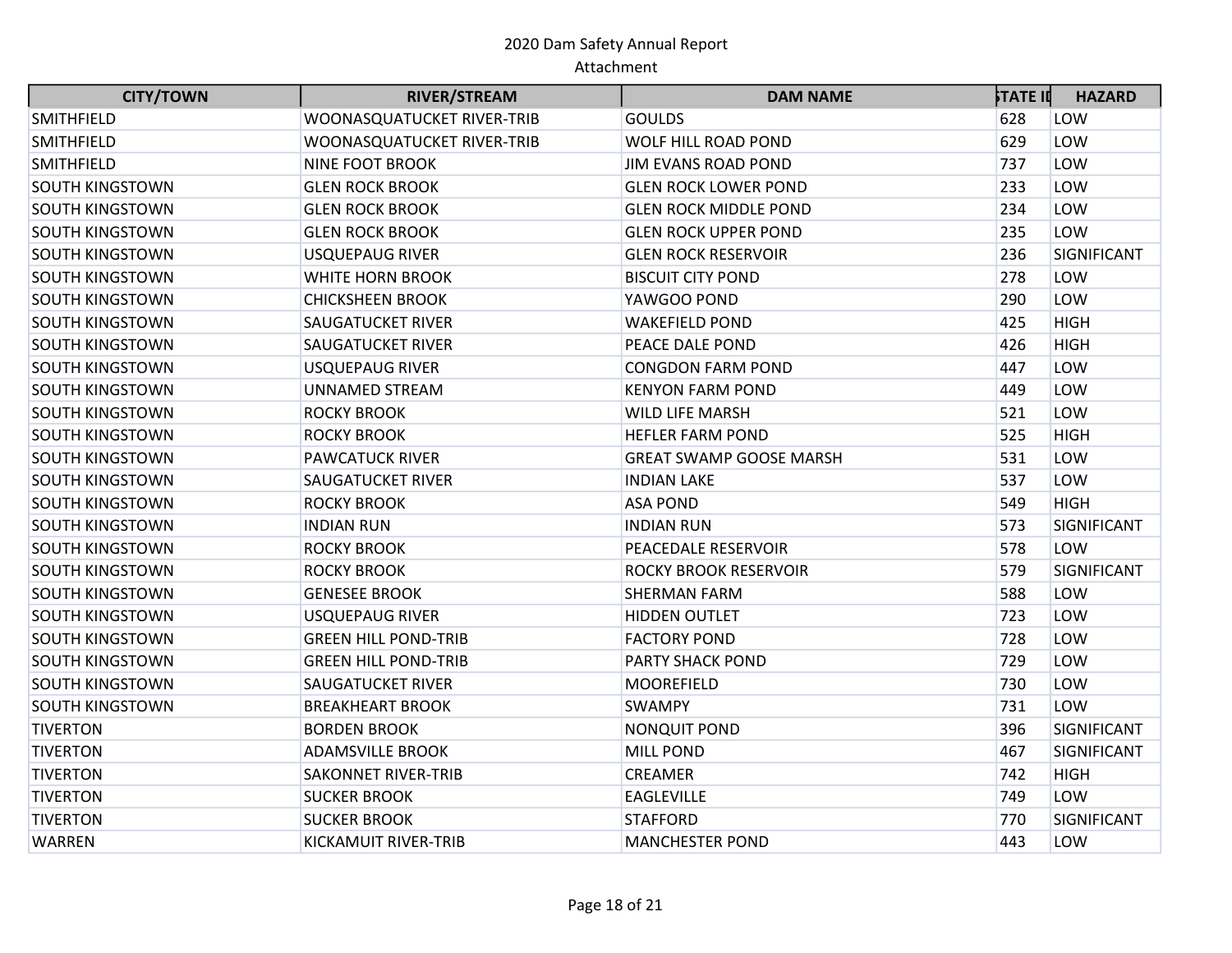| <b>CITY/TOWN</b>          | <b>RIVER/STREAM</b>          | <b>DAM NAME</b>                 | <b>STATE II</b> | <b>HAZARD</b> |
|---------------------------|------------------------------|---------------------------------|-----------------|---------------|
| <b>WARREN</b>             | <b>KICKAMUIT RIVER</b>       | WARREN RESERVOIR LOWER          | 479             | LOW           |
| <b>WARREN</b>             | <b>KICKAMUIT RIVER</b>       | <b>WARREN RESERVOIR UPPER</b>   | 480             | SIGNIFICANT   |
| <b>WARREN</b>             | <b>KICKAMUIT RIVER-TRIB</b>  | <b>TOUISSET HIGHLAND</b>        | 753             | LOW           |
| <b>WARWICK</b>            | <b>PAWTUXET RIVER</b>        | FRUIT OF THE LOOM               | 144             | LOW           |
| <b>WARWICK</b>            | <b>PAWTUXET RIVER</b>        | <b>SILVER HOOK</b>              | 302             | LOW           |
| <b>WARWICK</b>            | <b>HARDIG BROOK-TRIB</b>     | <b>VALLEY COUNTRY CLUB POND</b> | 431             | LOW           |
| <b>WARWICK</b>            | <b>HARDIG BROOK-TRIB</b>     | <b>KEITH FARM POND</b>          | 450             | LOW           |
| <b>WARWICK</b>            | <b>HARDIG BROOK-TRIB</b>     | <b>CAMP WARWICK POND</b>        | 462             | <b>HIGH</b>   |
| <b>WARWICK</b>            | <b>MASKERCHUGG RIVER</b>     | <b>FEIRING FARM POND</b>        | 544             | LOW           |
| <b>WARWICK</b>            | PROVIDENCE RIVER-TRIB        | <b>CRANBERRY BOG</b>            | 548             | LOW           |
| <b>WARWICK</b>            | <b>APPONAUG BROOK</b>        | <b>GORTON POND</b>              | 559             | LOW           |
| <b>WARWICK</b>            | <b>PAWTUXET RIVER-TRIB</b>   | THREE PONDS                     | 664             | LOW           |
| <b>WARWICK</b>            | <b>PROVIDENCE RIVER-TRIB</b> | <b>MANOR DRIVE EXT. POND</b>    | 665             | LOW           |
| <b>WARWICK</b>            | <b>PROVIDENCE RIVER-TRIB</b> | <b>SQUANTUM DRIVE</b>           | 666             | LOW           |
| <b>WARWICK</b>            | <b>APPONAUG BROOK</b>        | <b>GORTON POND/RT 5</b>         | 667             | LOW           |
| <b>WARWICK</b>            | <b>HARDIG BROOK</b>          | <b>UNNAMED</b>                  | 668             | LOW           |
| <b>WARWICK</b>            | <b>TUSCATUCKET BROOK</b>     | <b>DAVES MARKETPLACE</b>        | 669             | SIGNIFICANT   |
| <b>WARWICK</b>            | <b>HARDIG BROOK</b>          | ROYAL CREST APARTMENTS UPPER    | 670             | LOW           |
| <b>WARWICK</b>            | <b>HARDIG BROOK</b>          | ROYAL CREST APARTMENTS LOWER    | 671             | LOW           |
| <b>WARWICK</b>            | <b>HARDIG BROOK-TRIB</b>     | <b>VALLEY COUNTRY CLUB #2</b>   | 678             | LOW           |
| <b>WARWICK</b>            | <b>HARDIG BROOK</b>          | <b>GRIST MILL APARTMENTS</b>    | 764             | <b>HIGH</b>   |
| WARWICK / NORTH KINGSTOWN | <b>POTOWOMUT RIVER</b>       | OLD FORGE MILL POND             | 296             | LOW           |
| <b>WEST GREENWICH</b>     | <b>CONGDON RIVER</b>         | <b>RATHBON POND</b>             | 181             | LOW           |
| <b>WEST GREENWICH</b>     | <b>CARR RIVER</b>            | <b>TARBOX POND</b>              | 183             | LOW           |
| <b>WEST GREENWICH</b>     | <b>CARR RIVER</b>            | <b>CARR POND</b>                | 184             | LOW           |
| <b>WEST GREENWICH</b>     | <b>NOOSENECK RIVER</b>       | YARD POND                       | 189             | LOW           |
| <b>WEST GREENWICH</b>     | <b>NOOSENECK RIVER</b>       | <b>NOOSENECK MILL</b>           | 193             | LOW           |
| <b>WEST GREENWICH</b>     | <b>FALLS RIVER</b>           | <b>HAZARD POND</b>              | 200             | LOW           |
| <b>WEST GREENWICH</b>     | <b>CONEY BROOK</b>           | <b>TILLINGHAST POND</b>         | 201             | LOW           |
| <b>WEST GREENWICH</b>     | <b>KELLEY BROOK</b>          | <b>HUDSON POND</b>              | 203             | LOW           |
| <b>WEST GREENWICH</b>     | <b>PARRIS BROOK</b>          | <b>TIPPECANSETT POND</b>        | 206             | LOW           |
| <b>WEST GREENWICH</b>     | <b>ACID FACTORY BK</b>       | <b>EISENHOWER LAKE</b>          | 207             | LOW           |
| <b>WEST GREENWICH</b>     | <b>FLAT RIVER</b>            | OLD MILL POND #1                | 210             | LOW           |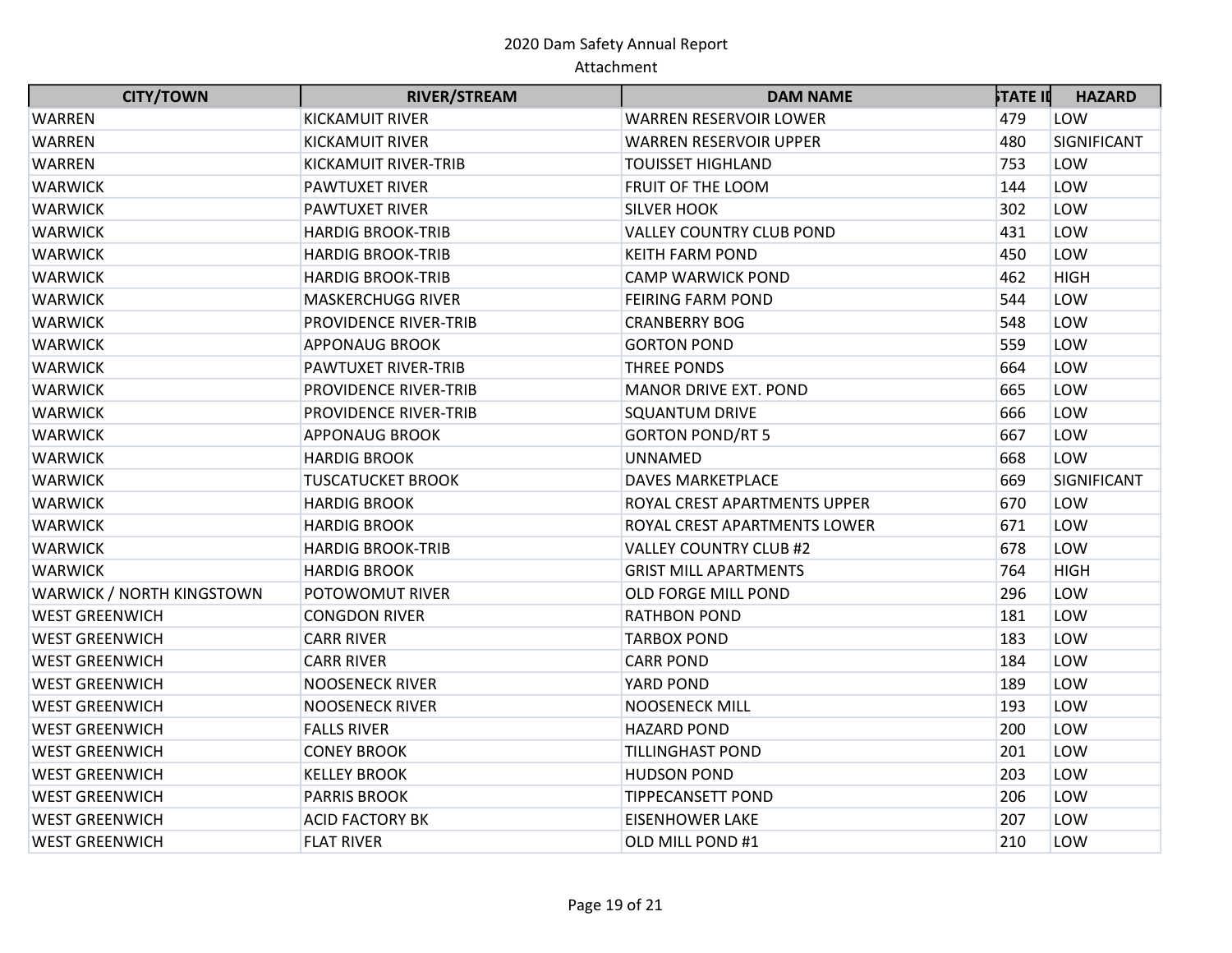| <b>CITY/TOWN</b>      | <b>RIVER/STREAM</b>            | <b>DAM NAME</b>                    | <b>STATE II</b> | <b>HAZARD</b> |
|-----------------------|--------------------------------|------------------------------------|-----------------|---------------|
| <b>WEST GREENWICH</b> | PHILLIPS BROOK                 | OLD MILL POND #2                   | 211             | LOW           |
| <b>WEST GREENWICH</b> | <b>ACID FACTORY BROOK</b>      | <b>KNOX FARM POND</b>              | 212             | LOW           |
| <b>WEST GREENWICH</b> | <b>BREAKHEART BROOK</b>        | OLD MILL NO. 3                     | 213             | LOW           |
| <b>WEST GREENWICH</b> | <b>CARR RIVER</b>              | <b>CAPWELL MILL POND</b>           | 281             | LOW           |
| <b>WEST GREENWICH</b> | RACCOON BROOK                  | <b>ROBIN HOLLOW POND</b>           | 328             | LOW           |
| <b>WEST GREENWICH</b> | <b>NOOSENECK RIVER</b>         | <b>BRADLEY POND</b>                | 369             | LOW           |
| <b>WEST GREENWICH</b> | <b>BREAKHEART BROOK</b>        | <b>KASELLA FARM POND</b>           | 468             | LOW           |
| <b>WEST GREENWICH</b> | <b>NOOSENECK RIVER</b>         | R.I. FISH & GAME PROTECTION ASSOC. | 519             | LOW           |
| <b>WEST GREENWICH</b> | ACID FACTORY BROOK-TRIB        | LEYDEN WILDLIFE POND               | 597             | LOW           |
| <b>WEST GREENWICH</b> | <b>FLAT RIVER</b>              | OLD MILL #1 UPPER                  | 605             | LOW           |
| <b>WEST GREENWICH</b> | <b>ACID FACTORY BROOK-TRIB</b> | <b>STUBBLE BROOK ROAD POND</b>     | 695             | LOW           |
| <b>WEST GREENWICH</b> | <b>ACID FACTORY BROOK-TRIB</b> | LEYDEN TREE FARM UPPER             | 696             | LOW           |
| <b>WEST GREENWICH</b> | ACID FACTORY BROOK-TRIB        | LEYDEN TREE FARM LOWER             | 697             | LOW           |
| <b>WEST GREENWICH</b> | <b>UNNAMED</b>                 | <b>ST JOSEPH CEMETERY</b>          | 720             | LOW           |
| <b>WEST GREENWICH</b> | <b>NOOSENECK RIVER</b>         | RI FISH & GAME PROTECTIVE ASSOC #2 | 734             | LOW           |
| <b>WEST GREENWICH</b> |                                | <b>UNNAMED</b>                     | 768             | LOW           |
| <b>WEST WARWICK</b>   | <b>PAWTUXET RIVER</b>          | <b>NATICK POND</b>                 | 145             | <b>HIGH</b>   |
| <b>WEST WARWICK</b>   | PAWTUXET RIVER-SOUTH BRANCH    | <b>RIVERPOINT POND LOWER</b>       | 146             | LOW           |
| <b>WEST WARWICK</b>   | PAWTUXET RIVER-SOUTH BRANCH    | <b>RIVERPOINT POND UPPER</b>       | 147             | <b>HIGH</b>   |
| <b>WEST WARWICK</b>   | PAWTUXET RIVER-SOUTH BRANCH    | <b>ARCTIC</b>                      | 148             | <b>HIGH</b>   |
| <b>WEST WARWICK</b>   | <b>PAWTUXET RIVER</b>          | <b>CENTERVILLE POND</b>            | 149             | <b>HIGH</b>   |
| <b>WEST WARWICK</b>   | PAWTUXET RIVER-SOUTH BRANCH    | <b>CROMPTON LOWER</b>              | 150             | LOW           |
| <b>WEST WARWICK</b>   | PAWTUXET RIVER-NORTH BRANCH    | RIVERPOINT MILL POND DAM           | 155             | LOW           |
| <b>WEST WARWICK</b>   | PAWTUXET RIVER-NORTH BRANCH    | PHENIX MILL POND                   | 156             | LOW           |
| <b>WEST WARWICK</b>   | <b>HAWKINSON BROOK</b>         | <b>FLAT TOP</b>                    | 196             | LOW           |
| <b>WEST WARWICK</b>   | HARDIG BROOK                   | <b>BOUCHAR FARM POND</b>           | 455             | SIGNIFICANT   |
| <b>WEST WARWICK</b>   | PAWTUXET RIVER-NORTH BRANCH    | <b>LOMBARDI FARM POND</b>          | 473             | LOW           |
| <b>WEST WARWICK</b>   | <b>MESHANTICUT BROOK</b>       | DI MARTINO FARM POND               | 535             | LOW           |
| <b>WEST WARWICK</b>   | <b>CEDAR BROOK</b>             | <b>JUNIPER DRIVE POND</b>          | 676             | LOW           |
| WESTERLY              | PERRY HEALY BROOK              | <b>WOODY HILL RESERVOIR</b>        | 454             | LOW           |
| <b>WESTERLY</b>       | CEDAR SWAMP BROOK              | <b>OLAF FARM POND</b>              | 493             | LOW           |
| WESTERLY              | <b>UNNAMED</b>                 | MISQUAMICUT COUNTRY CLUB POND      | 547             | LOW           |
| WESTERLY              | <b>MASTUXET BROOK</b>          | <b>BOILING SPRING</b>              | 752             | LOW           |